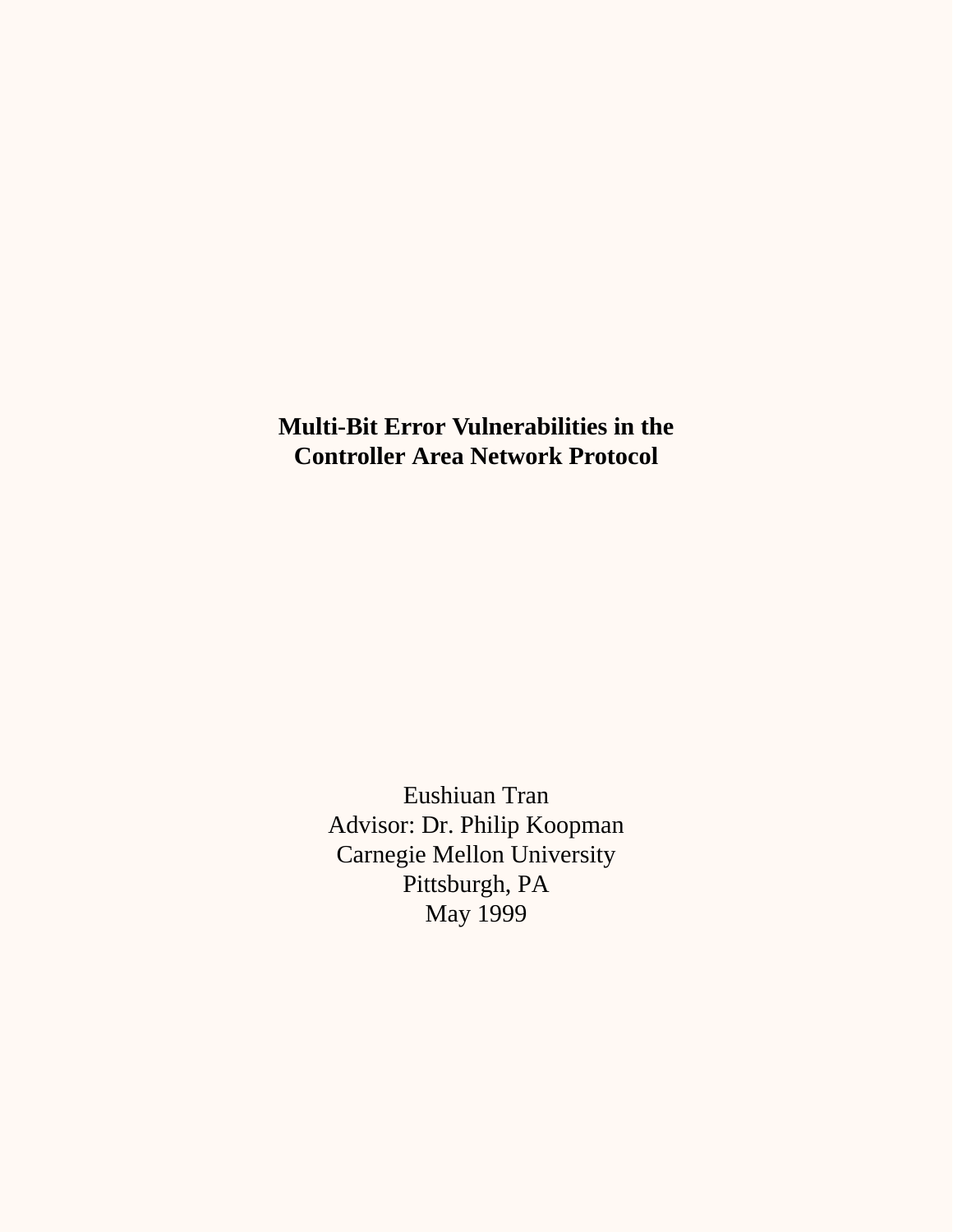## **Abstract**

*Embedded networks will increasingly be used in safety-critical applications such as drive-by-wire automobiles. Because of potentially high network noise in such systems, reliably detecting bit errors could become vital to preventing the dissemination of corrupted data. Unfortunately, an interaction between bit stuffing and use of a cyclic redundancy code (CRC) can create a vulnerability to undetected multi-bit errors. Simulations of the widely used Controller Area Network (CAN) protocol indicate that this problem can cause a double-bit error to result in a 1.3 x 10-7 probability of undetected corruption. This number, although small, becomes an issue when magnified by a fleet size of hundreds of millions of vehicles. This vulnerability and related CAN specification problems can be fixed, albeit at a cost. A generalized lesson is that transmission encoding can undermine the effectiveness of error detection codes to the point that a system might not provide a required level of robustness.*

### **I. Introduction**

Embedded communication networks are becoming prevalent in distributed embedded systems, and are poised for widespread use in safety-critical applications. In these days of increasing electronic content in many products, embedded networks provide greater design flexibility, reduce wiring complexity, and potentially reduce system cost compared to discrete wiring approaches. These advantages make it desirable to use embedded networks even for safety critical applications, but also require careful consideration of system safety issues. For example, the objective of the X-by-Wire project [Dilger 98] is to perform safety-critical vehicle control using redundant electronics connected by a reliable (and dual redundant) real-time embedded network, but dispensing with mechanical backup devices.

Unfortunately, traditional fault tolerant system design experience is not entirely applicable to massproduced consumer applications. Techniques for constructing dependable networks have been generally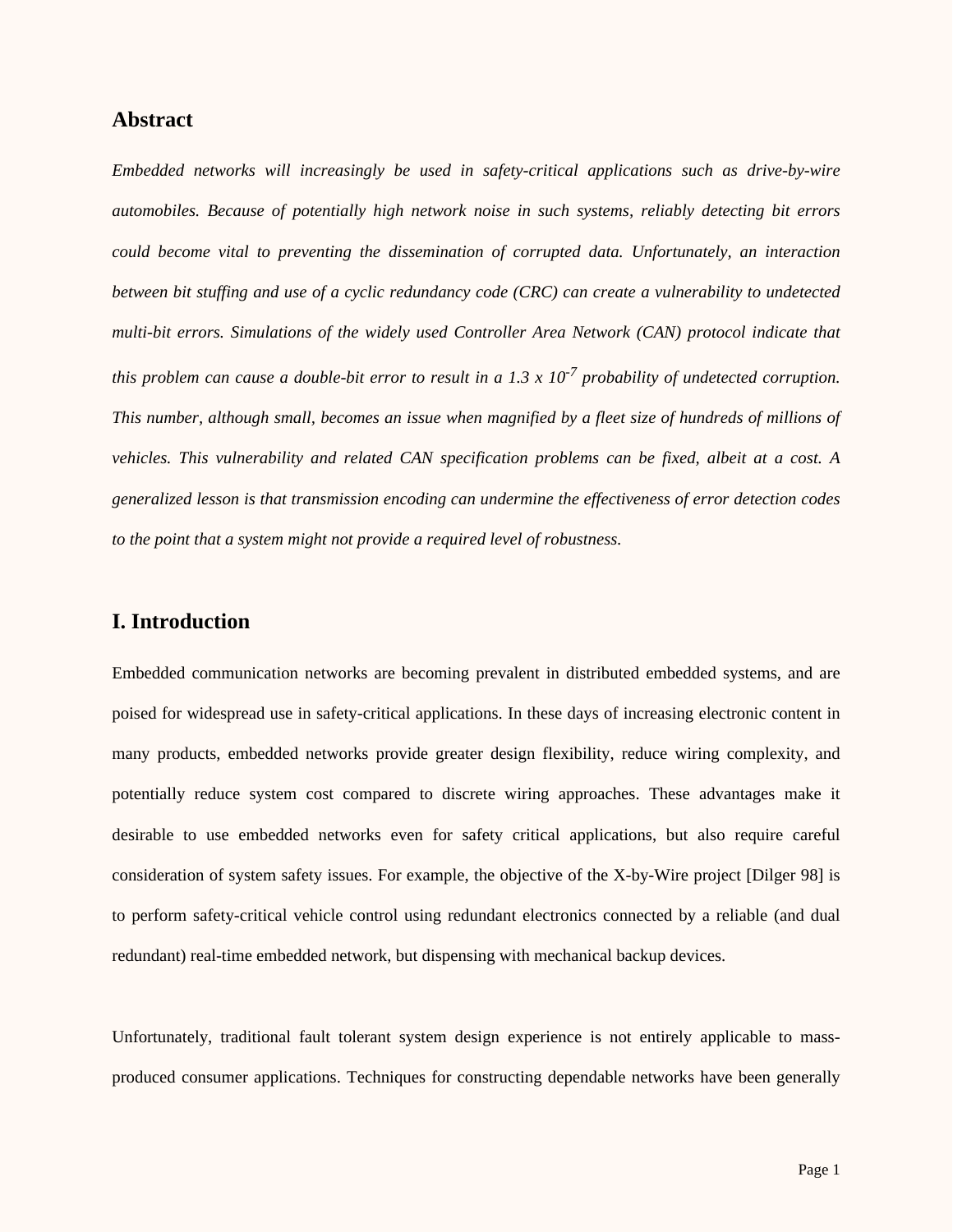developed in traditional critical application areas such as aerospace, nuclear, and military systems. In particular, the massive scale of deployment for consumer products means even very improbable events (from a single unit point of view) are likely to happen on a regular basis somewhere in a large deployed fleet. For example, the U.S. automotive fleet logs approximately four orders of magnitude more operating hours annually than the U.S. commercial aviation fleet. Thus, a failure that is extremely improbable in an aviation setting (a failure rate of  $10^{-9}$  per hour) can be expected to happen approximately once in the fleet every 73 years; yet that same failure rate will result in a failure every 4.5 days in the automotive fleet. [Koopman 98] Thus, small, acceptable failure rates in traditional fault tolerance applications may not be small enough to ensure safety in consumer applications.

A particular source of potential problems is undetected network errors. The operating environment under the hood of a car is notoriously harsh and electronically noisy. Furthermore, the tight cost constraints on consumer products dictates that the bare minimum possible shielding and noise suppression hardware be used. Normally, error detecting codes can identify messages corrupted with modest numbers of bit errors, so current designers do not worry about this issue. But what if the assumption of effective error detection is incorrect? Designs could be produced in which corrupted data is mistaken for valid control information in a safety-critical system. Clearly, it is important to design systems so that the chance of corrupted data being mistaken for valid data is vanishingly small, even in the context of a large automotive fleet.

Unfortunately, the controller area network (CAN) protocol, which is specifically designed for automotive control applications, has a vulnerability to undetected multi-bit transmission errors. Despite the use of a Cyclic Redundancy Code (CRC), the CAN protocol can be expected to accept a small fraction of messages with double-bit errors (and, in general, any multi-bit error) as valid under realistic operating conditions. In this paper, we will demonstrate that CAN's use of bit stuffing (a typical bit-level encoding mechanism) actually undermines the effectiveness of the CRC error detection mechanism. While the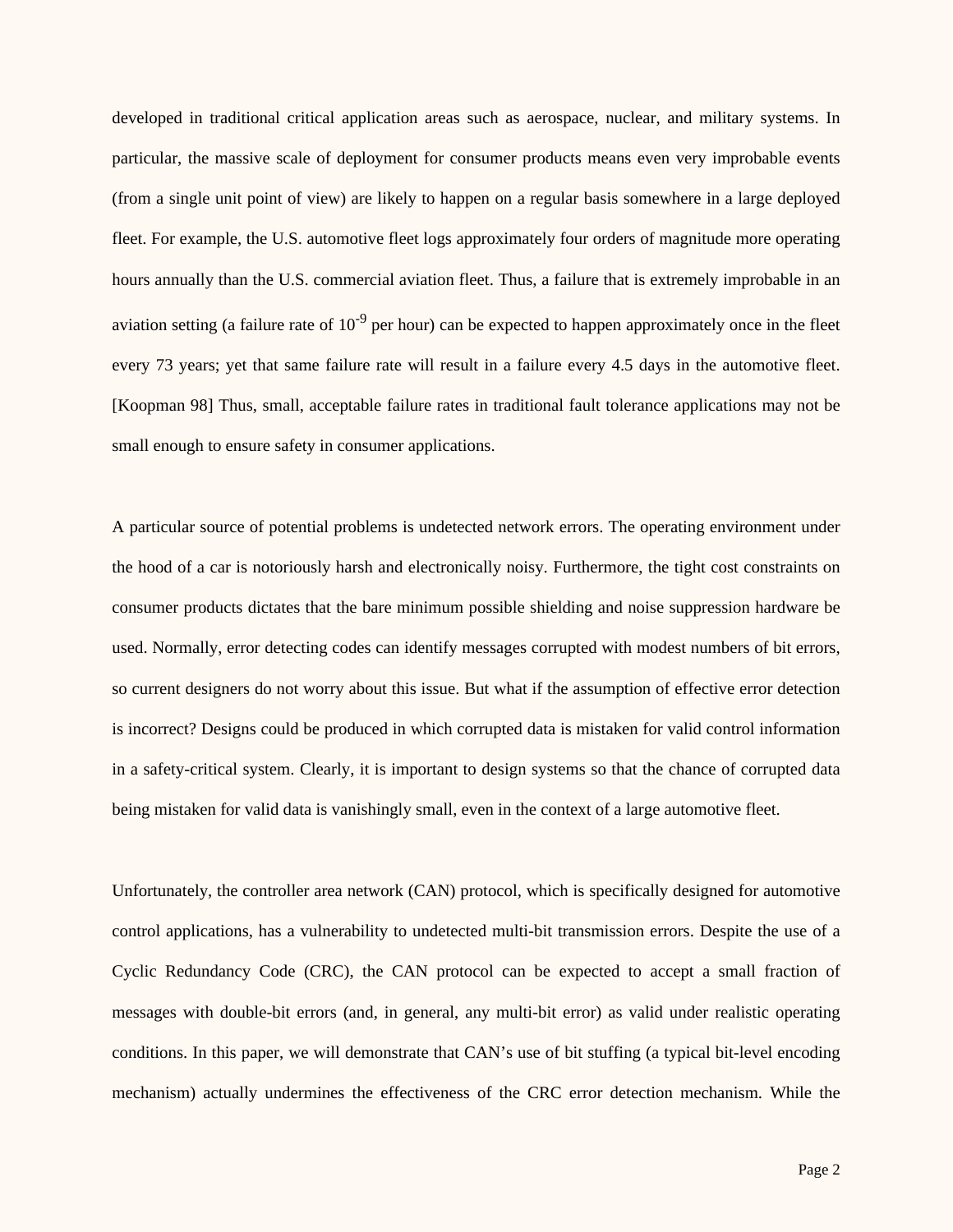effect is too small to be seen in most typical laboratory tests or small-scale field trials, it is possible that it could cause system failures when employed in a safety-critical role on a full-size automobile fleet.

The remainder of the paper describes the details of the vulnerability found in CAN, how frequently it can be expected to occur, and several potential solutions for systems using the existing protocol and any potential next-generation CAN protocol design. Section 2 presents a summary of the CAN protocol and previous work in CAN robustness and vehicle network failure rates. Section 3 shows how bit stuffing undermines CRC effectiveness. Section 4 describes an experimental methodology for predicting failure rates from the problem. Section 5 compares the simulation results to analytical results from previous research. Section 6 contains simulation results and analytic verification. Section 7 suggests potential improvements for current systems and future CAN protocols. Finally, Section 8 presents conclusions and opportunities for future research.

### **II. Background and Prior Work**

#### **A. Controller Area Network**

The Controller Area Network is a low-level serial data communications protocol for embedded real-time applications. [Bosch CAN 91] [SAE CAN 90] [web CAN 98] It was originally developed by the German company Robert Bosch GmbH for use in cars as an alternative to expensive and cumbersome wiring harnesses. The transmission medium is usually a pair of copper wires. Although fiber optic implementations exist, they are too expensive for general automotive use. CAN operates at speeds of 100K to 1M bits/second. Data bits are sent in two states: dominant (a logic 0) and recessive (logic 1). Transmission hardware is designed in such a way that if two transmitters attempt to assert data simultaneously, any transmitter asserting a dominant bit will prevail over transmitters attempting to send a recessive bit.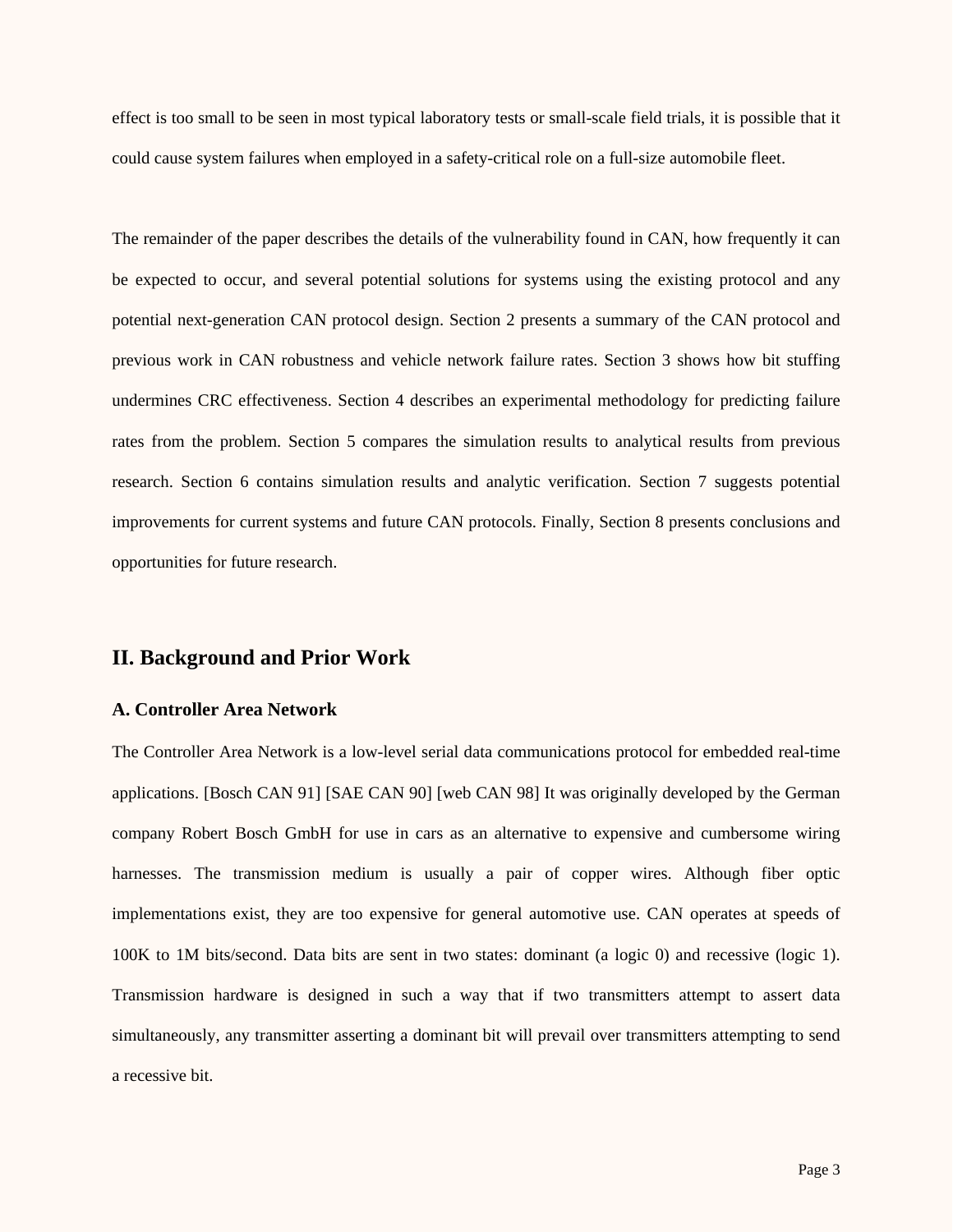CAN data is transmitted and received using formatted message frames. There are two protocol versions in widespread use: 2.0A which supports 11-bit message identifiers and 2.0B which supports both 11-bit and 29-bit identifiers. Without loss of generality, the work presented in this paper uses the 2.0A protocol with a frame format as shown in Figure 1. [Bosch CAN 91]



*Figure 1: CAN message format* [web CAN 98]

Below the message frame level, CAN performs bit stuffing. If the transmitter logic detects five consecutive bits of the same level, it will insert a sixth complementary bit into the transmitted bit stream to help the phase-locked bit timing loop maintain synchronization with the message bit stream. Thus if a CAN device receives five identical consecutive bits in the bit stream, the receiver logic will automatically delete the next incoming bit in a process called bit destuffing. Bit stuffing is performed on message frame bits from Start of Frame (SOF) through the CRC, and is done invisibly to the application. Therefore, while a CAN message may appear from Figure 1 to have a fixed number of bits given a fixed data field size, the number of bits actually transmitted on the physical network medium varies depending on data values and the associated need for stuff bits.

Even though CAN was specifically designed for safe operation in automobiles, previous studies have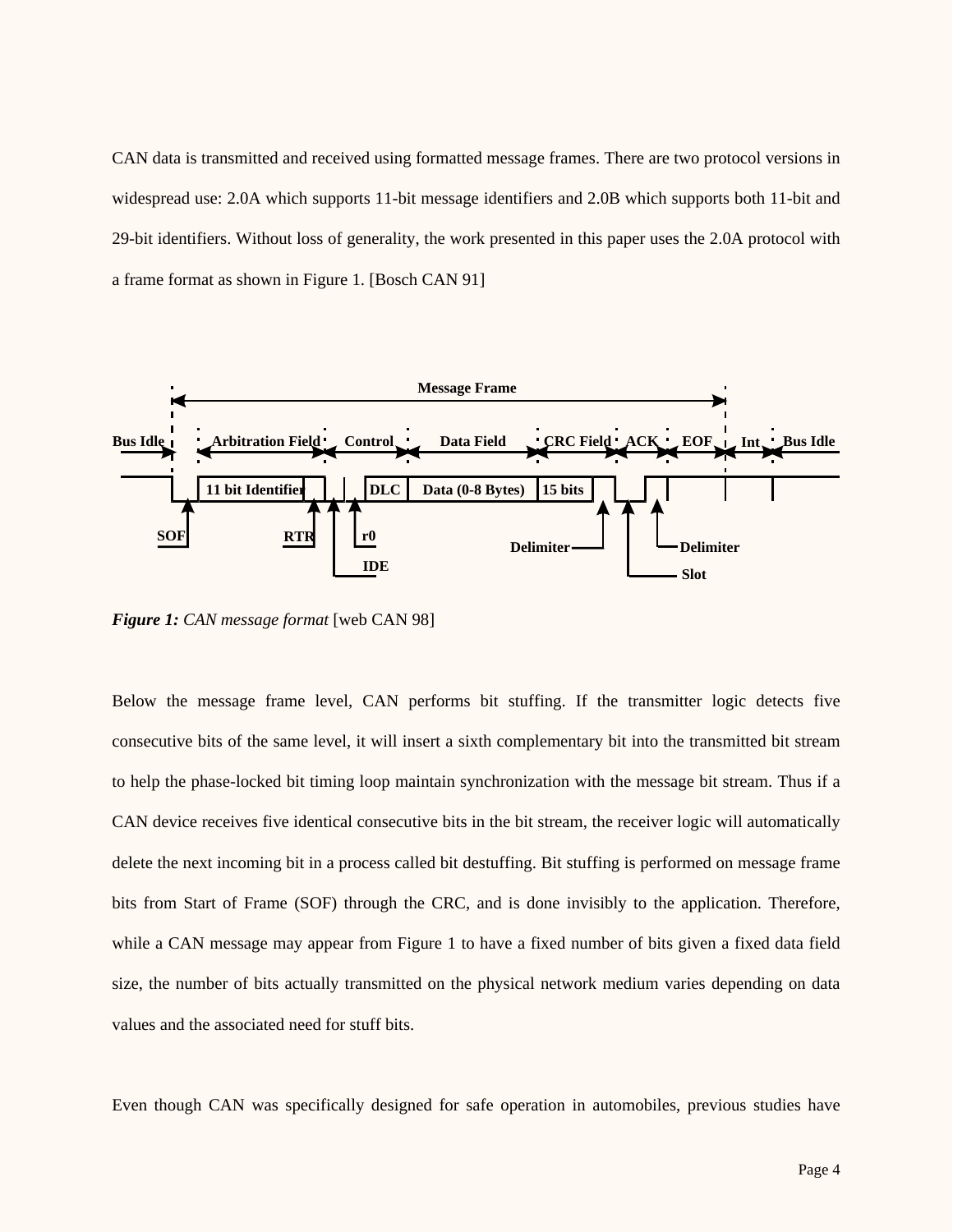uncovered some design problems having to do with specific CAN features. Bit errors in the last two bits of the end-of-frame delimiter can cause inconsistent message delivery and generation of duplicate messages. For example, at a bit error rate (ber) of  $10^{-4}$  and node failure rate of  $10^{-3}$ , 2840 inconsistent message omissions will occur per hour and  $3.94 \times 10^{-6}$  inconsistent message duplicates will occur per hour. [Rufino 98]

A previous study was performed to analyze the possibility of undetected errors in CAN networks. [Unruh 90] That study classifies falsified messages that escape error detection into three types. Normal bit errors are errors that are due to the finite coverage of the CRC. Encoding related errors are bit errors that cause information bits to be interpreted as stuff bits and vice versa. Message length modifying errors either change the data length code of the message, generate end of frame marks, or change end of frame marks into stuffed sequences. That study concluded that encoding related errors were the most significant source of problems. An assumption made in their analysis was that bit errors in the identifier would cause application software to detect and reject messages based on improper data field lengths; however in our current work we have found that this assumption does not cover all likely failure scenarios and thus is unduly optimistic about the effectiveness of CAN error detection capabilities. In addition, their results were based purely on analysis and was not verified with simulation.

#### **B. Electromagnetic Compatibility**

The preceding studies have partially investigated what happens on a CAN network in the presence of bit errors. Of course the importance of these results depend on the ber that will actually be experienced. While it is generally acknowledged that bit error rates will be substantial, it seems to be difficult to find hard data on the subject of ElectroMagnetic Compatibility (EMC) inside vehicles. Nonetheless, at least two such studies have been published; one on a one-shot case study of a single vehicle, and another on general electromagnetic compatibility issues.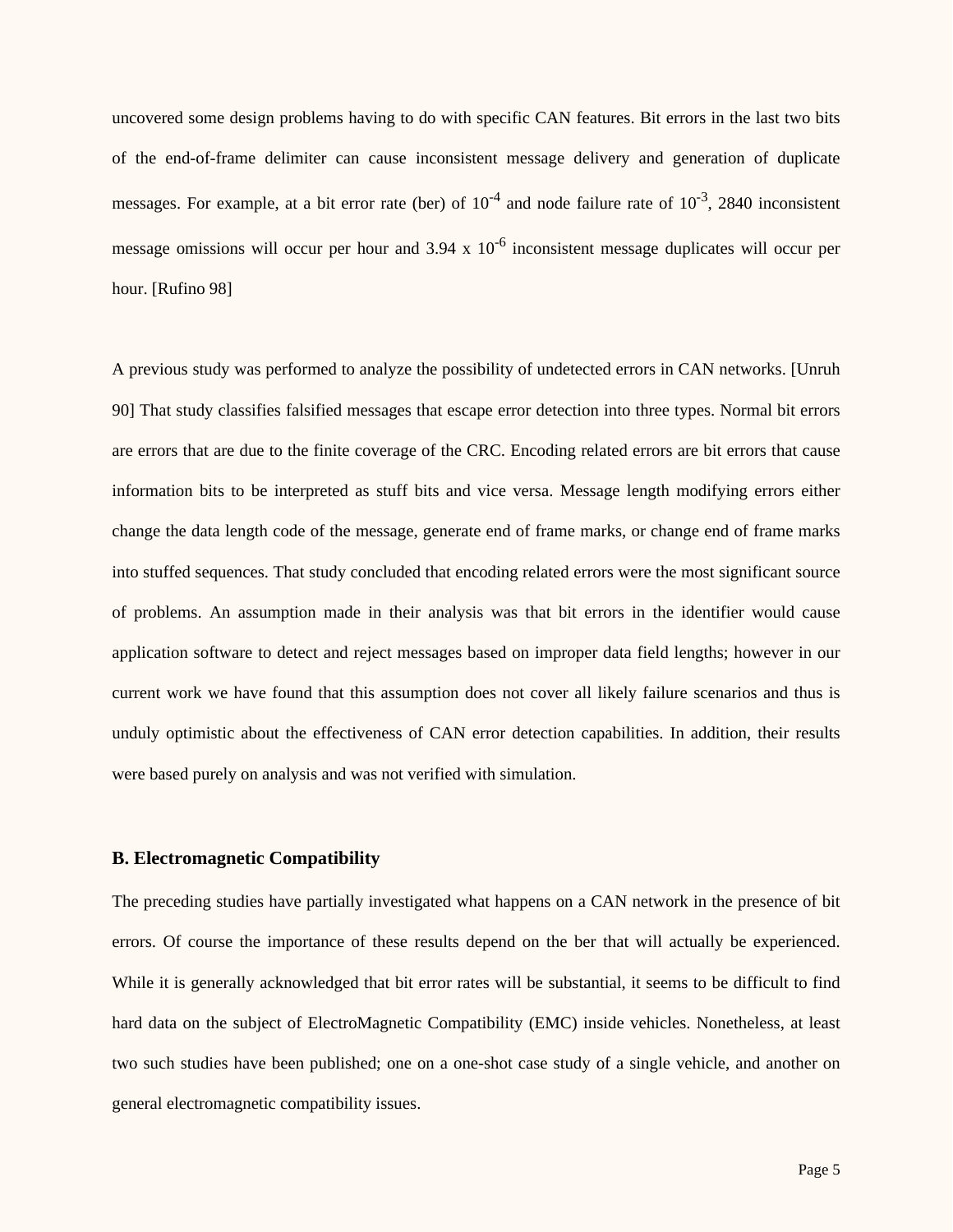A one-shot case study of EMC for CAN demonstrated that for one vehicle, CAN seemed to remain robust in a harsh, real-world vehicle environment that had significant electromagnetic activity. In particular they state that when errors occur, the bus was able to recover rapidly so that there was no loss or significant delay of data. [McLaughlin 93] In addition, even though some of the systems that were controlled by CAN distributed information had failed, the information on the CAN bus was error free. Unfortunately, the amount of data that could be collected was limited by the realities of constrained resources and time available for testing. Thus, this report should be considered an indication that CAN will *typically* operate in a harsh EMC environment rather than a statement about any absence of low-probability events.

It seems likely that electric vehicles will provide a platform in which networks such as CAN be used in safety-critical control systems. However, the large drive motors in electric vehicles produce large amounts of electrical noise, making EMC problems an even greater concern than on current vehicles. For example, an EMC study of an electric vehicle revealed voltage spike levels up to 20V on the SAE J1850 serial communications bus (a low-speed bus that is otherwise generally CAN-like in nature). To reduce the spike levels down to 0.4V or less, EMC control features had to be installed, increasing vehicle cost. [Gaul 97] While adding cost is acceptable in a prototype, the harsh reality of the automotive industry is that even pennies count. Thus, in a production vehicle design it is almost a certainty that only enough shielding and similar features would be added to make the vehicle adequately operational, and in general this would not be enough to completely eliminate EMC problems.

From the previous research results, it can be seen that the CAN protocol is not perfect, but would appear to be reasonably robust to moderate bit error rates based on some simplifying assumptions that are not made in the analysis presented in this paper. There seems to be only limited data characterizing the bit error rate in current vehicles. However, it is clear that as electric vehicles (and, presumably hybrid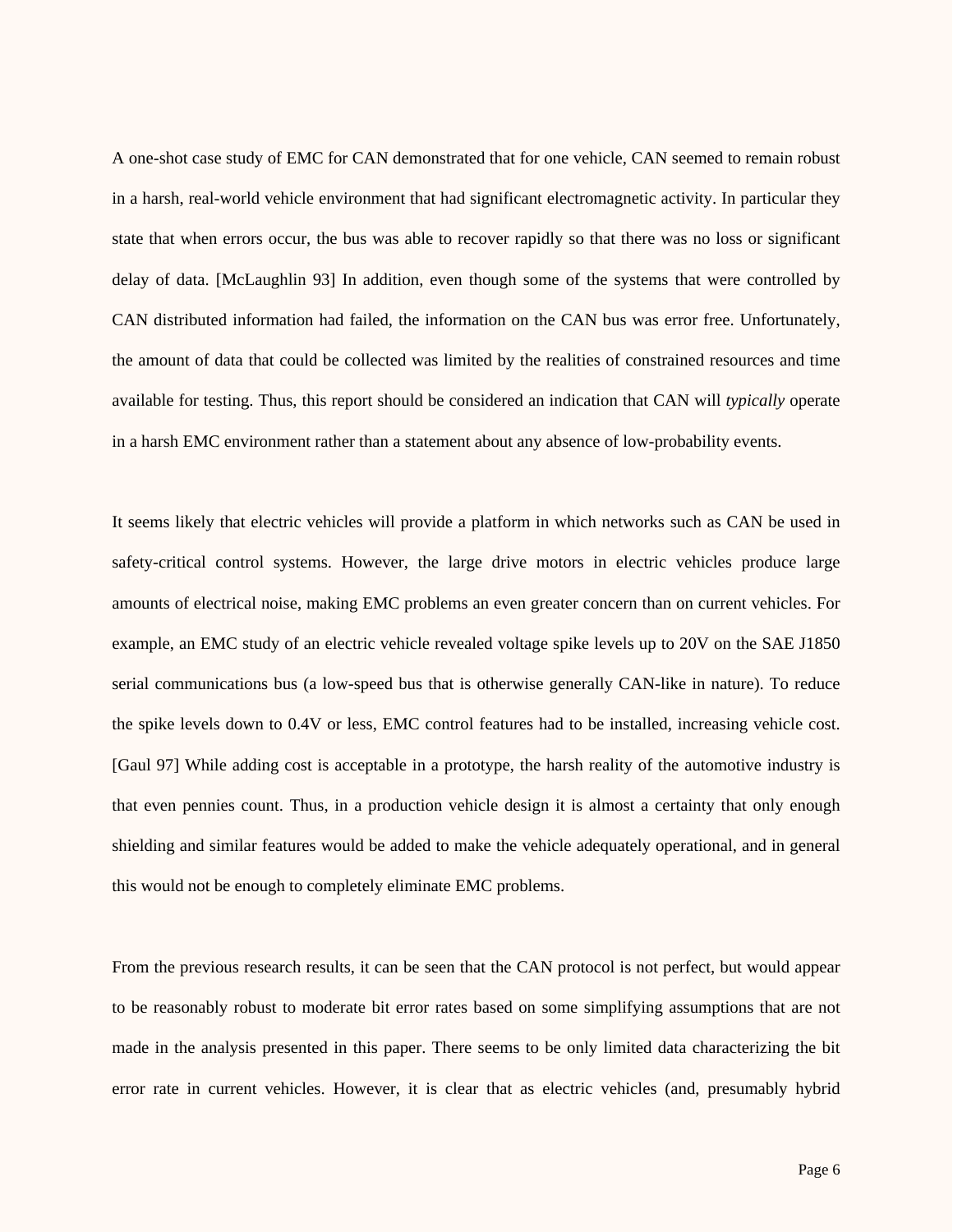combustion/electric vehicles) become more prevalent, electrical noise problems are likely to lead to significant bit error rates.

The results presented below describe a mechanism for failure rates worse than those discovered previously. (Unruh et al. report a subset of these failures, but did not discover the entire scope of the problem.) Given industry practice of studying network noise problems on a prototype basis as exemplified by the EMC studies above, it is important to have a tool that can project bit error rate to predict safety-critical failures without the need for full-scale fleet failure data. The results below provide such a predictive technique for multi-bit CAN errors using simulated fault injection.

## **III. Bit Encoding Undermines Error Detection Code Effectiveness**

The CAN specification [Bosch CAN 91] states that the CRC field in each message will detect all burst errors up to 15 bits, and all errors with 5 or fewer disturbed bits. That specification also states that other multi-bit errors (with at least 6 disturbed bits or burst errors of more than 15 bits) will slip through undetected with a probability of  $3 \times 10^{-5}$ . These specifications seem adequate in environments with moderately infrequent individual bit error rates (because having a large number of bit errors quickly becomes improbable for any given message) and burst errors that are not longer than a few bits. And, in fact, if CAN simply used a CRC with no bit stuffing the specifications would fully be met by the CAN implementation.

Unfortunately, the CAN implementation does not meet the CAN specification. In particular, multi-bit errors may cause a cascading effect in which stuffing bits cause effective shifting of data patterns. This shifting leads to large numbers of bit errors being fed to the CRC. Thus, as few as two bit errors in the transmitted bit stream can appear as more than 6 disturbed bits to the CRC, causing false acceptance of a corrupted message.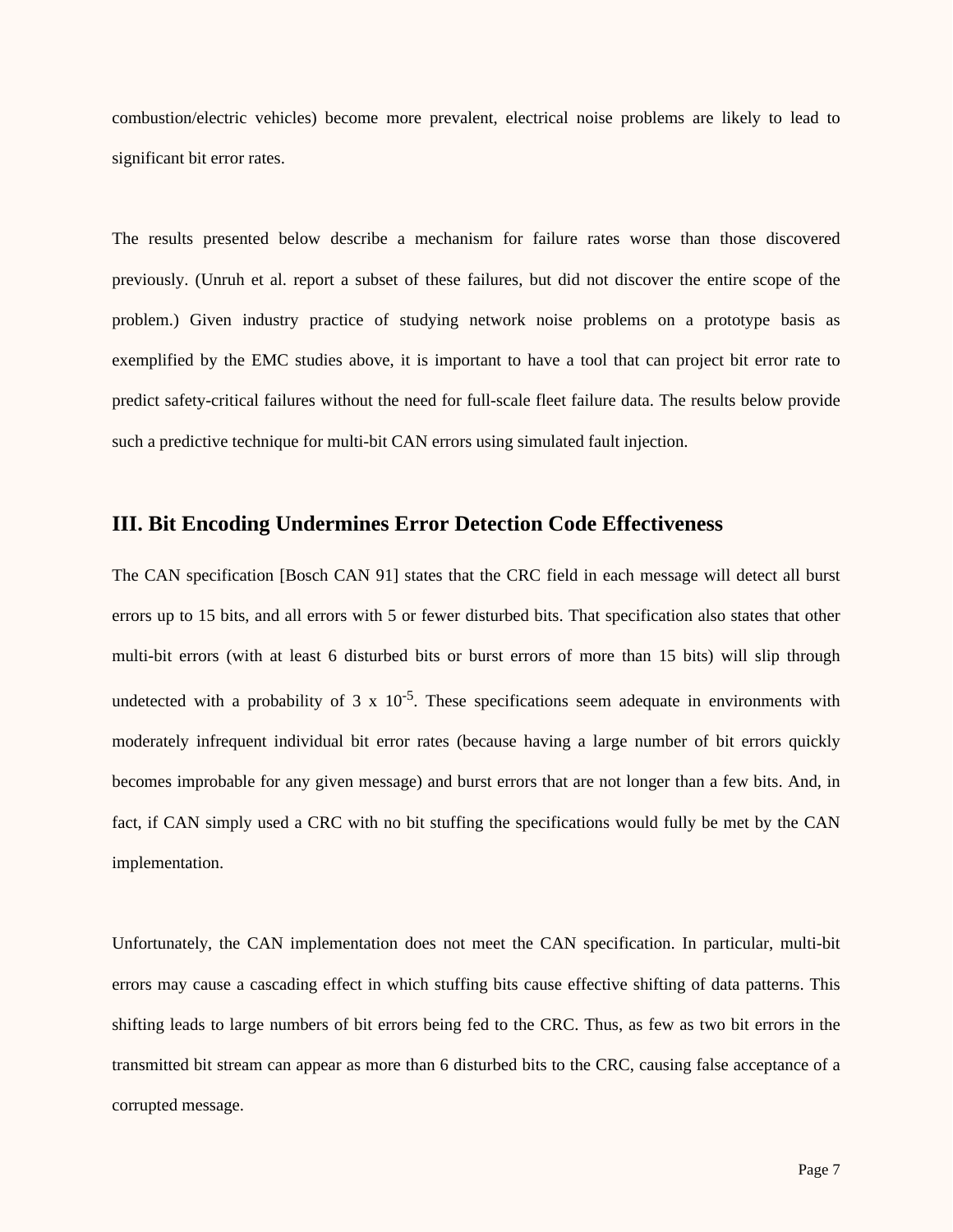

*Figure 2: Example of bit stuffing problem*

Figure 2 shows an example of the problem occurring in a message that has suffered two bit errors (2 flipped bit values). In this example a bit error breaks up a sequence of five ones in the data stream. Because of this, the following stuff bit is improperly interpreted as a data bit (a zero). For a single bit error this would eventually be caught as an illegal message length. However, in this example a second bit error occurs which creates a run of five zeros. This causes what was originally a data bit (the 1 at the end of the five zeros) to be interpreted as a stuff bit, subtracting a bit from the effective message length and therefore balancing the length problem created by the first bit error. Similarly, an apparent stuff bit might be created early in the message and a genuine stuff bit deleted later in the message (and, also, there is no reason that a message with more than two bit errors cannot suffer a similar problem).

The effect of the creation and deletion of balancing stuff bits in this failure mode goes beyond simply corrupting two data bits. In fact, this failure mechanism magnifies a pair of bit errors into creating a sequence of data and stuff bits that are shifted one bit position earlier or later in the data bit stream. This causes any place in the shifted bit pattern that transitions from a zero to one or a one to zero to experience an effective bit error. It should be noted that in general the result is not a burst error, because in places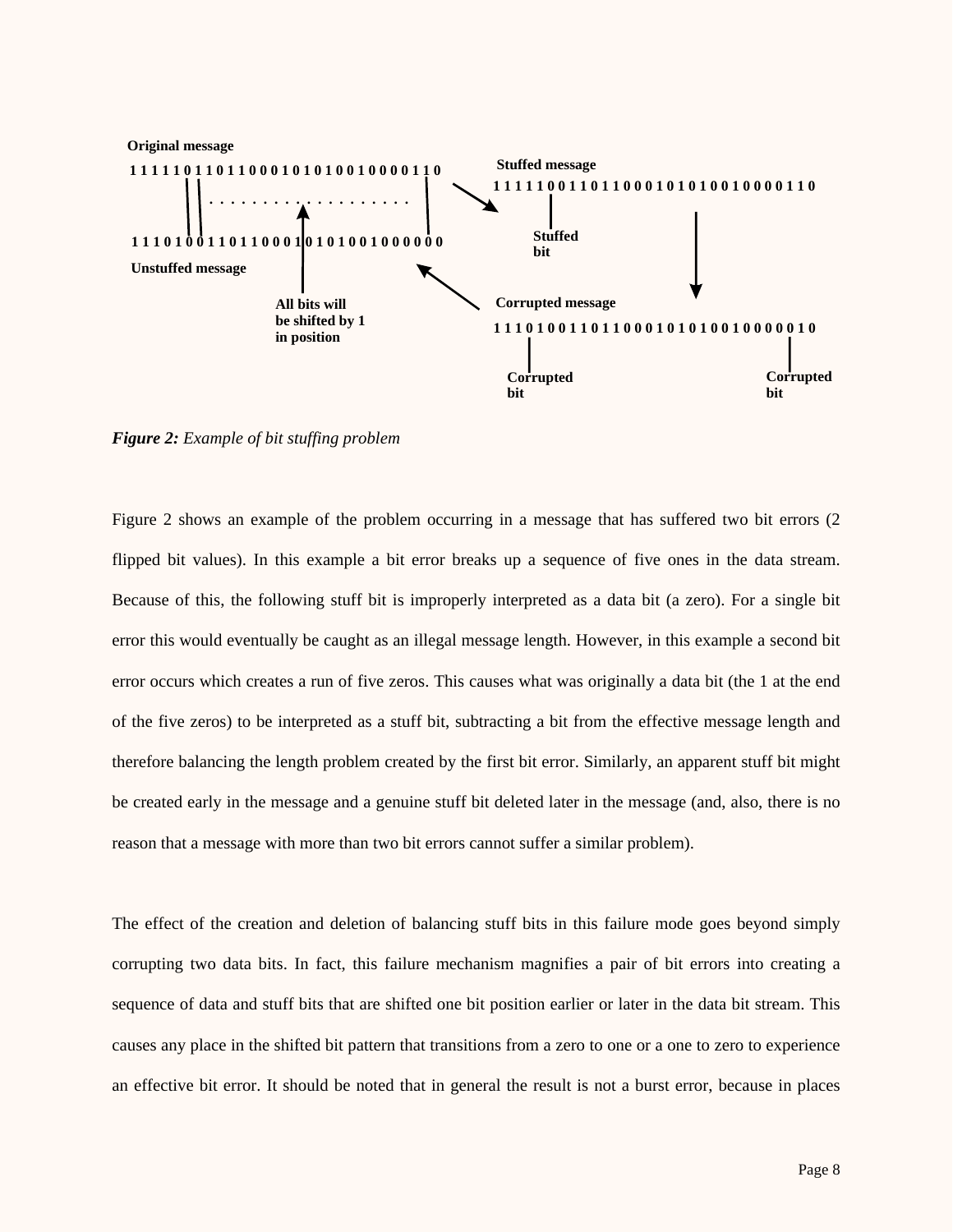where the original data stream has multiple zeros or multiple ones in a row, effective bit errors only occur at the beginning and end of the shifted bit stream. Thus, the result of this failure mode is the random injection of a cluster of essentially independent bit errors in a region of the message.

### **IV. Experimental Methodology**

An analytic approach to determining how often this problem would occur turned out to be extremely difficult. This is due to the variable length of a CAN message frame and the complex nature of a CAN frame when taking bit stuffing into consideration. Therefore, a simulation was developed to experimentally determine the likely occurrence of the problem. (Partial analytic results are described in the results and analysis section of the paper as a way to double-check simulation results.)

A program was developed that simulates sending CAN messages which are corrupted during network transmission (*i.e.*, corrupted at the physical message level including stuff bits). Two kinds of corrupted messages were simulated: randomly flipped bits and burst errors (where a burst error is defined as an injected stream of dominant or recessive bits). For comparative purposes, simulations can also be run with bit stuffing turned off (although a real CAN network could not be operated this way in practice). The simulator works by generating a message with random ID and data fields. A CRC is computed using the standard CAN CRC algorithm, and bit stuffing is then performed to create a transmitted bit stream. The message is then corrupted with an appropriate number and type of bit errors. The bit errors can be either randomly flipped bits or burst errors. For randomly flipped bits, the simulation user chooses the number of bit flips, and the simulator randomly generates the unique positions of the bit flips in the CAN message. For burst errors, the simulation user chooses the length of the burst error and the simulator randomly generates the starting position of the burst error.

After the message is corrupted, the stuffed message goes through a destuffing process. A number of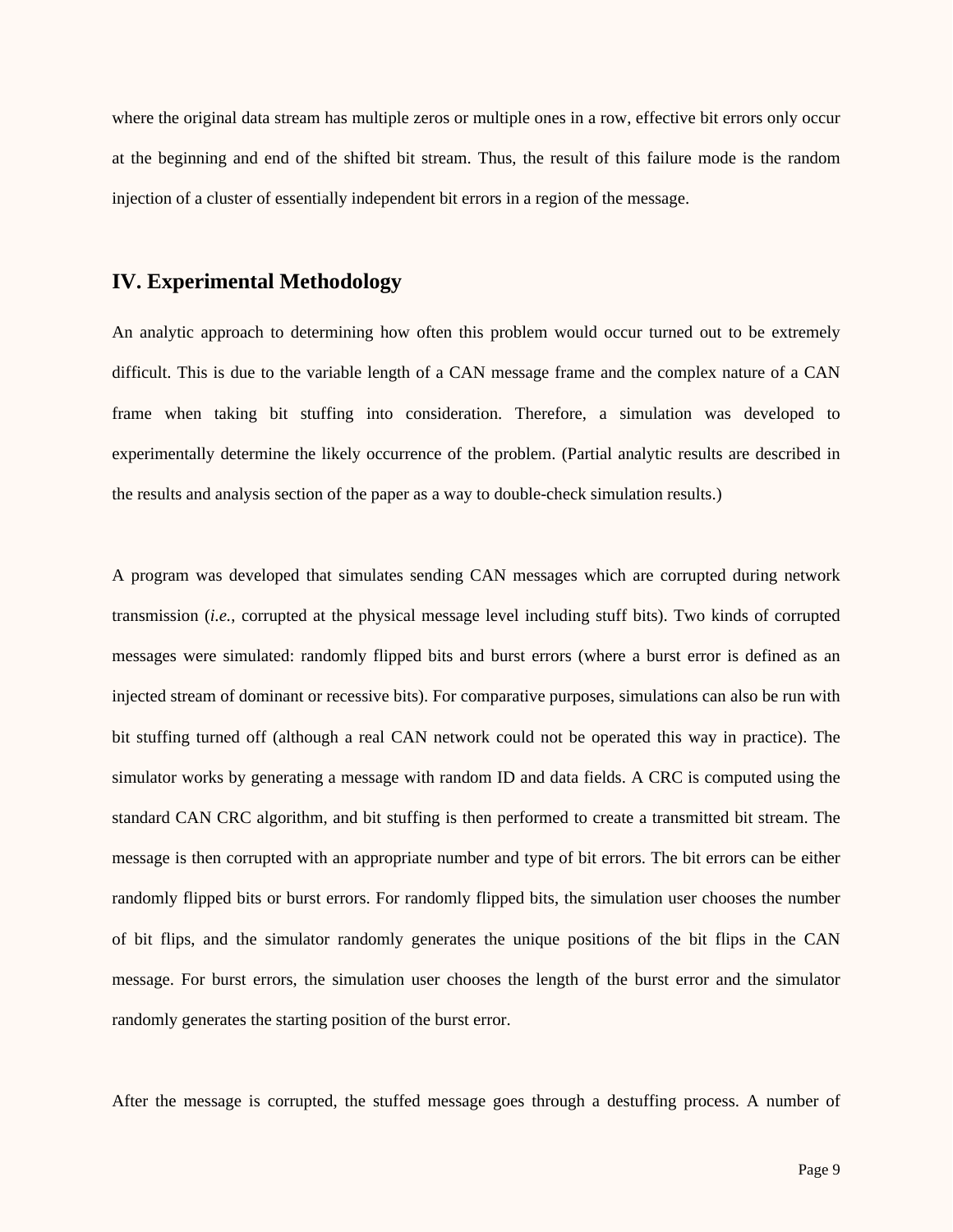different scenarios can happen during the destuffing process. There are certain bits in a CAN message that define the message format and length. If any of these bits are flipped, the message format and/or length will be changed. The first bit in a CAN message, the SOF, must be a logic 0. If this bit is corrupted, the CAN receiver will continue to look for a logic 0 until it is found. This will alter the values of all future fields in the message. The RTR bit is used to differentiate between a transmitted data frame and a request for data from a remote frame. If the RTR bit is 1, then the receiver will accept a regular data frame. If the RTR bit is flipped to 0, the receiver will accept a remote frame and look for the request for data from a remote node. This means that the message received will be interpreted as not containing any data bytes. The IDE bit identifies whether the message is standard format or extended format. If the IDE bit is 0, the message is standard format. If the IDE bit is flipped to 1, the received message will be interpreted as an extended format message. The DLC field defines the length of the data field in the message. The corruption of any bits in the DLC field will alter the message length and the receiver interpretation of all fields after the data field.

Any of these potential bit changes makes the receiver interpret a very different message from the one that was originally sent by the transmitter. The receiving algorithm checks for illegal stuffing patterns (*i.e.*, six or more zeros or ones in a row) and other message format violations (called form errors in CAN; requiring correctly formatted bit values in the end-of-frame, INT, ACK and CRC delimiter bits). In the majority of the cases, the corrupted message will be dropped due to either stuff or form errors. But in a small number of cases, the message may still pass both the stuff and form error checks.

If a stuff error or form error occurs, the error is considered successfully detected. If no error is detected at that stage, a new CRC is calculated from the corrupted unstuffed message. If that new CRC does not exactly match the information recovered from the CRC field of the corrupted message, then the corruption is considered to be successfully detected by the CRC check. If the computed and transmitted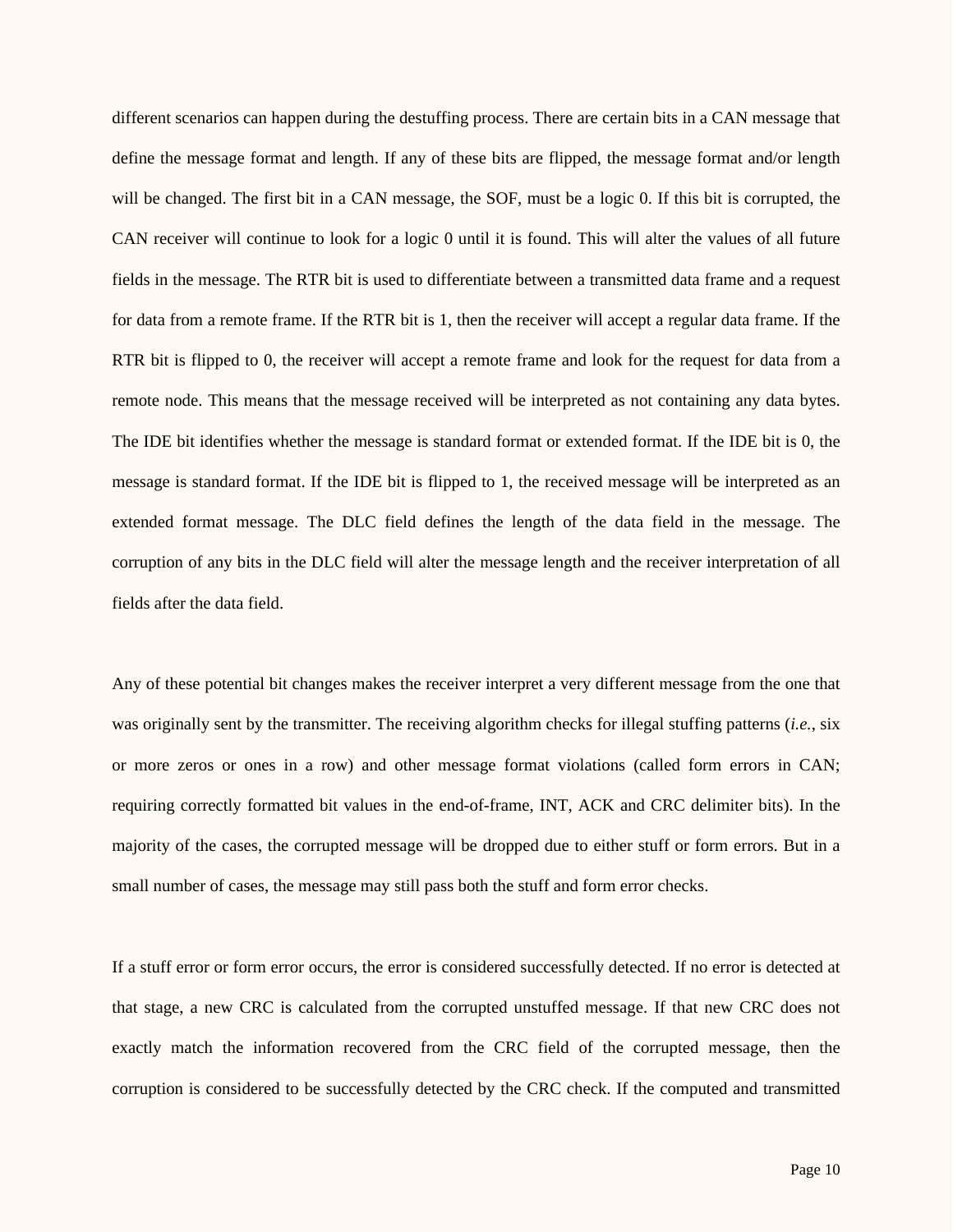CRC are the same, then the corrupted message has not been detected by the CAN protocol, and a failure is declared to have occurred in the form of a corrupted message being accepted as valid information. All original messages in the simulations used 8-byte data fields and 11-bit ID fields without significant loss of generality.

The simulation results presented here are more detailed than previous analyses because they take into account not only the effects of bit errors on the message ID field making failure rates higher, but also the effects of bit errors on fixed frame fields and stuff errors serendipitously reducing susceptibility to multibit errors. All simulations were run for extended periods of time to ensure representative results (at least 100 failures to detect corrupted messages for all runs, and more than 1000 such failures in selected instances to check accuracy). A run to detect 1000 failures consumed approximately 80 hours of CPU time on a 600 MHz Alphaserver.

### **V. Comparison of Simulation Results to Previous Analytical Results**

A previous study analyzed the probability for errors to be undetectable at receivers (residual error probability) assuming a two-state symmetric binary channel model for the physical transmission medium. This model is used because there has been no tractable models that have been published for dominant/ recessive channels. Therefore, the channel is approximated as a binary symmetric channel where the probability for a bit to change from dominant to recessive is the same as the probability for a change from recessive to dominant. The temporal sequence of bit errors is described by a model containing good and bad states which allows for a decomposition of the residual error probability into contributions from the good and bad phases. The distribution of bit error occurrences at different stations is also modeled. [Charzinski 94] Using purely theoretical analysis based on these models, the author presents the contributions of different error cases to the residual error probability for a standard CAN frame with 8 data bytes per frame in a system with 10 stations. Specifically, the error cases are cases where the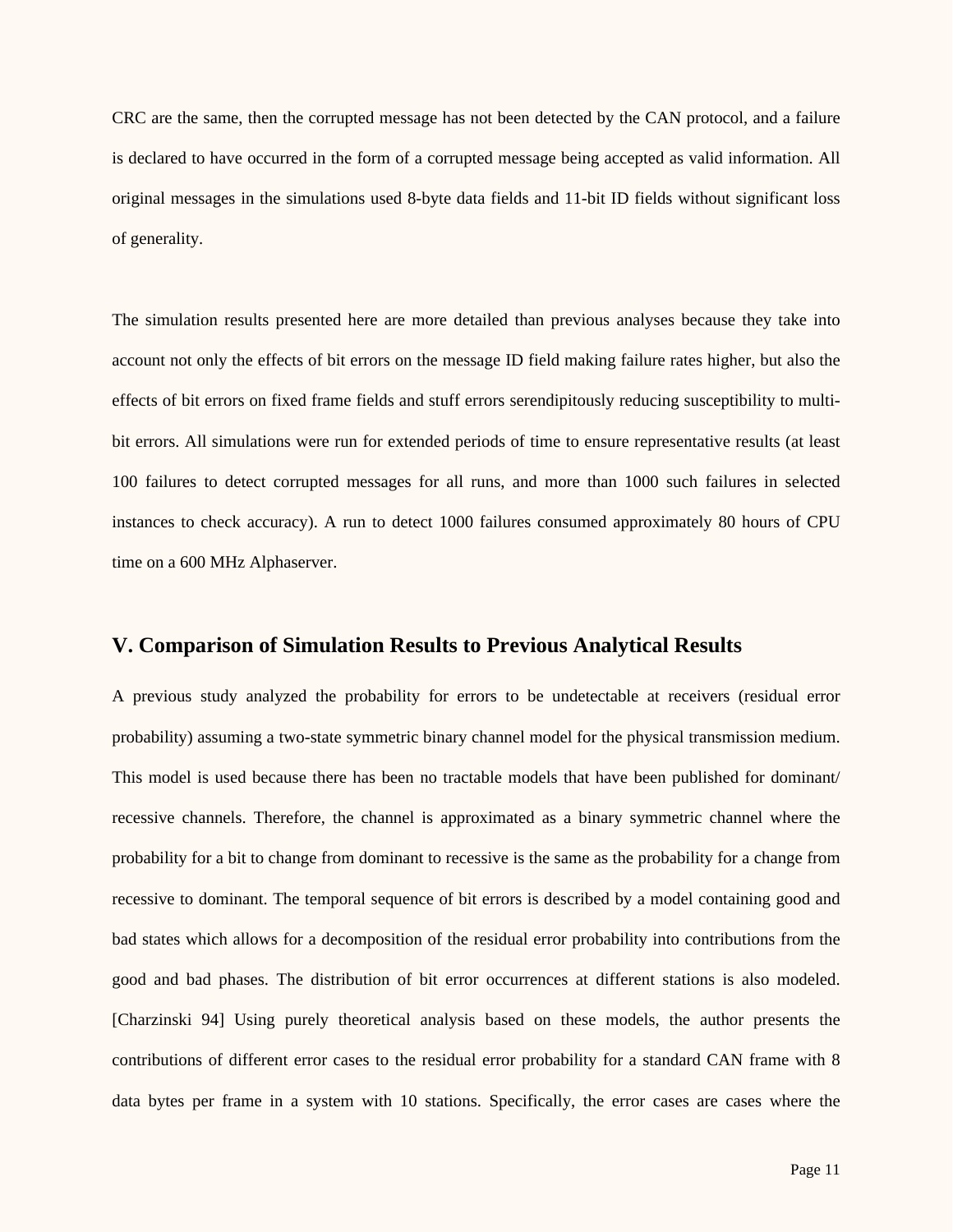corrupted bits can only be contained in the data and CRC field, the ID field, the DLC field, the SOF field, or the IDE field. Due to the complex nature of CAN, assumptions and simplifications must be made in determining the residual error probability using only analysis.

An attempt was made to recreate the graphs presented in the paper using the CAN simulation. However, several obstacles occurred along the way. In the paper, the only equation given was for the residual error probability when only the data and CRC field bits can be corrupted. But for this case, the pictured graph in the paper does not match the graph generated from its equation given in the paper. This could be because the equation in the paper is an approximation of a more exact equation from a previous paper. The pictured graph does not deviate considerably from the graph generated from the approximated equation, so the approximation could account for this difference. Figure 3 shows a graph of the residual error probability versus bit error rates. The curves in Figure 3 represent a duplication of the curve presented in the original paper (legend label drawn), the curve generated from the approximated equation (legend label equation), and the curve generated from the CAN simulation (legend label simulation). As it is seen clearly from the graph, the simulated curve does not match either of the analytical curves.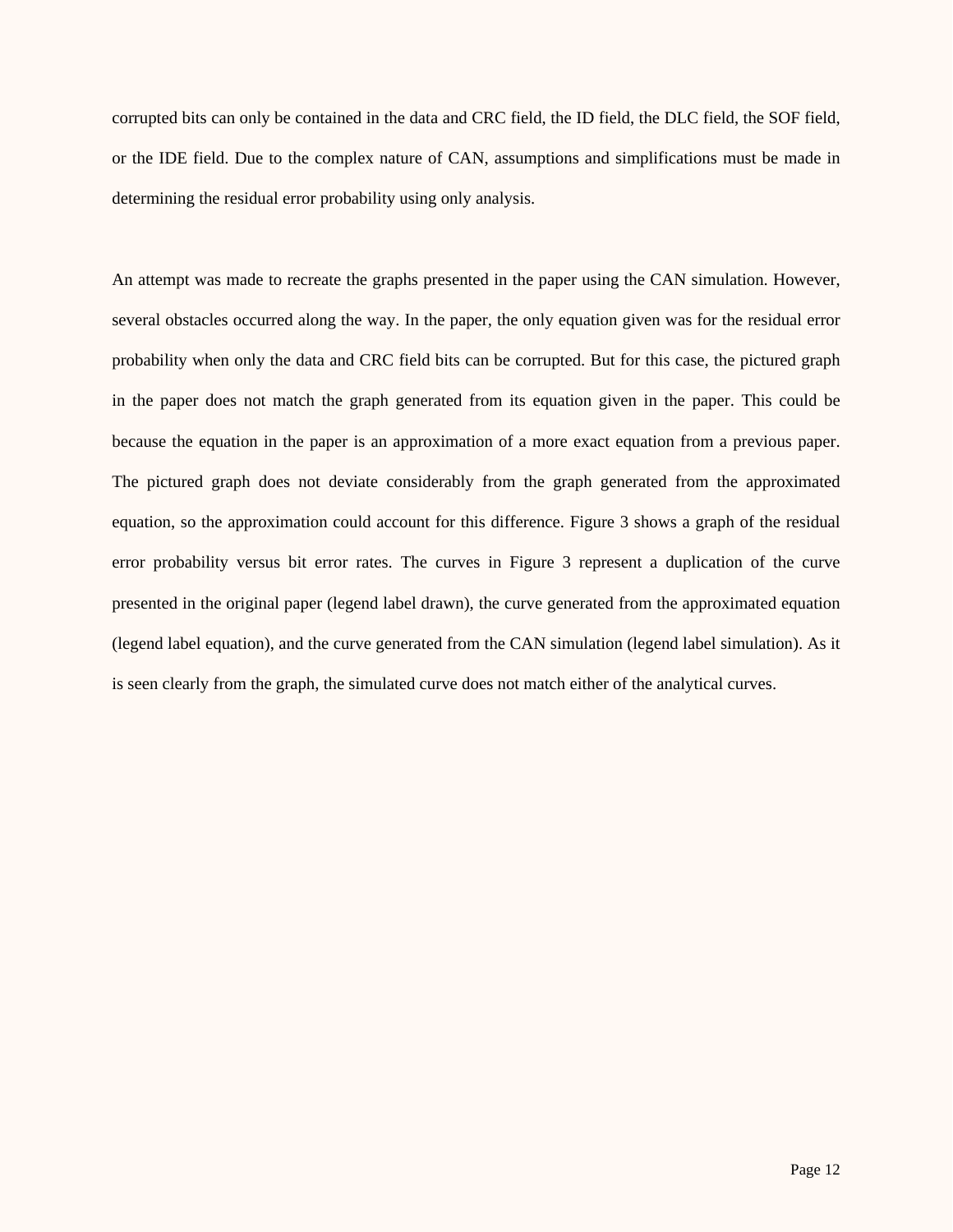

*Figure 3: Residual error probability vs. ber: simulation results compared to [Charzinski 94] graph and equation.*

An investigation was made into why the simulated curve does not match the analytical curves, and whether the simulated curve makes logical sense. The difference could be due to several assumptions that were made in the paper to simplify the analysis but could also cause possible errors in the results. One assumption made was that the frame length was calculated neglecting the number of stuff bits in the message frame. Neglecting this factor does make the analysis simpler as the number of stuff bits in a message changes based on the bits values in the frame. However, as anywhere from one up to six or seven stuff bits can be inserted into a message, this can cause the frame length to increase by up to 10%. Another assumption made was that for an error to be considered a residual error in the network, the error must be undetectable by every station in the system. A model was given that gives the probability that this scenario happens, but not enough information was available in the paper to recreate this situation. The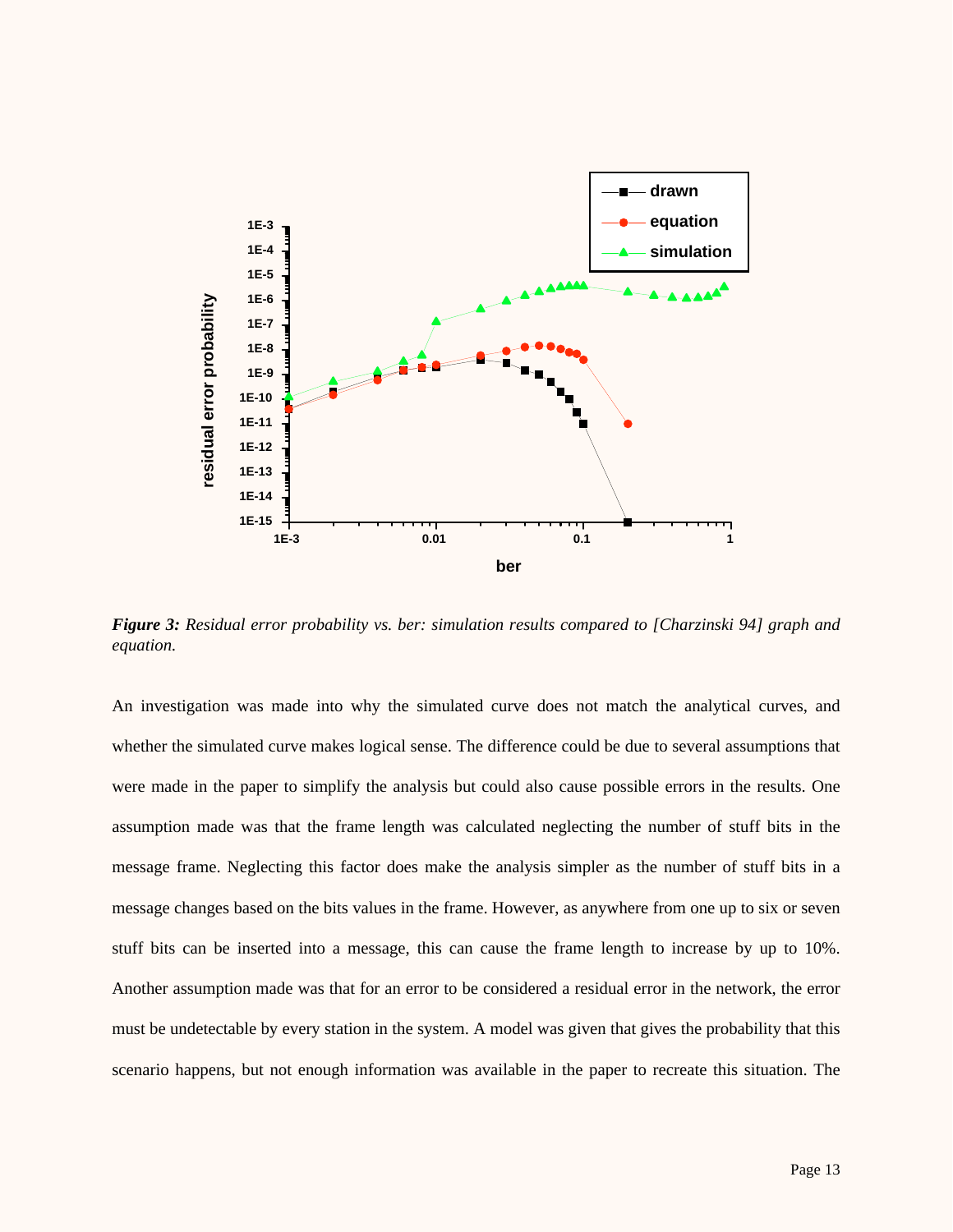paper also states that due to the bit stuffing effects, the CRC can safely detect two bit errors per message. However, this is clearly not true because of the ripple effect discussed previously. Finally, the last assumption made is that for low bit error probabilities, the residual error probability is dominated by cases where there are only two bit errors per message frame. But what defines a "low" bit error probability was never specified in the paper.

In the simulated curve, the graph peaks at a ber of 0.09 then decreases down to a low point at a ber of 0.5. The curve then rises again until a ber of 0.9. For ber lower than 0.01, the simulated and analytical lines, although different in values, are parallel. However, for ber's greater than 0.01, the simulated and analytical line deviations are much larger. This could be due to the fact that for ber's greater than 0.01, there is often more than one bit error per frame, causing the "low bit error probability" assumption to be invalid. But for ber's lower than 0.01, the "low bit error probability" assumption is valid, so the curves are parallel. The difference between the two parallel lines could be due to the assumptions as stated in the previous paragraph.

To gain further insight into the shape of the simulated graph, several other graphs were generated. Figure 4 shows the number of messages dropped from stuff errors, form errors, and the sum of stuff and form errors for ber's from 0.01 to 0.9 where one billion messages were simulated per ber value. The number of messages dropped from both stuff and form errors peaks at a ber of 0.5. This peak corresponds to the dip in the graph for the residual error probability. This dip makes sense because where there is the largest number of messages dropped from stuff and form errors, there will be the lowest number of messages susceptible to not being caught by the CRC.

Figure 5 shows a graph of the number of messages undetected when sending one billion messages for each ber value simulated. This graph also shows the calculated number of corrupted messages undetected.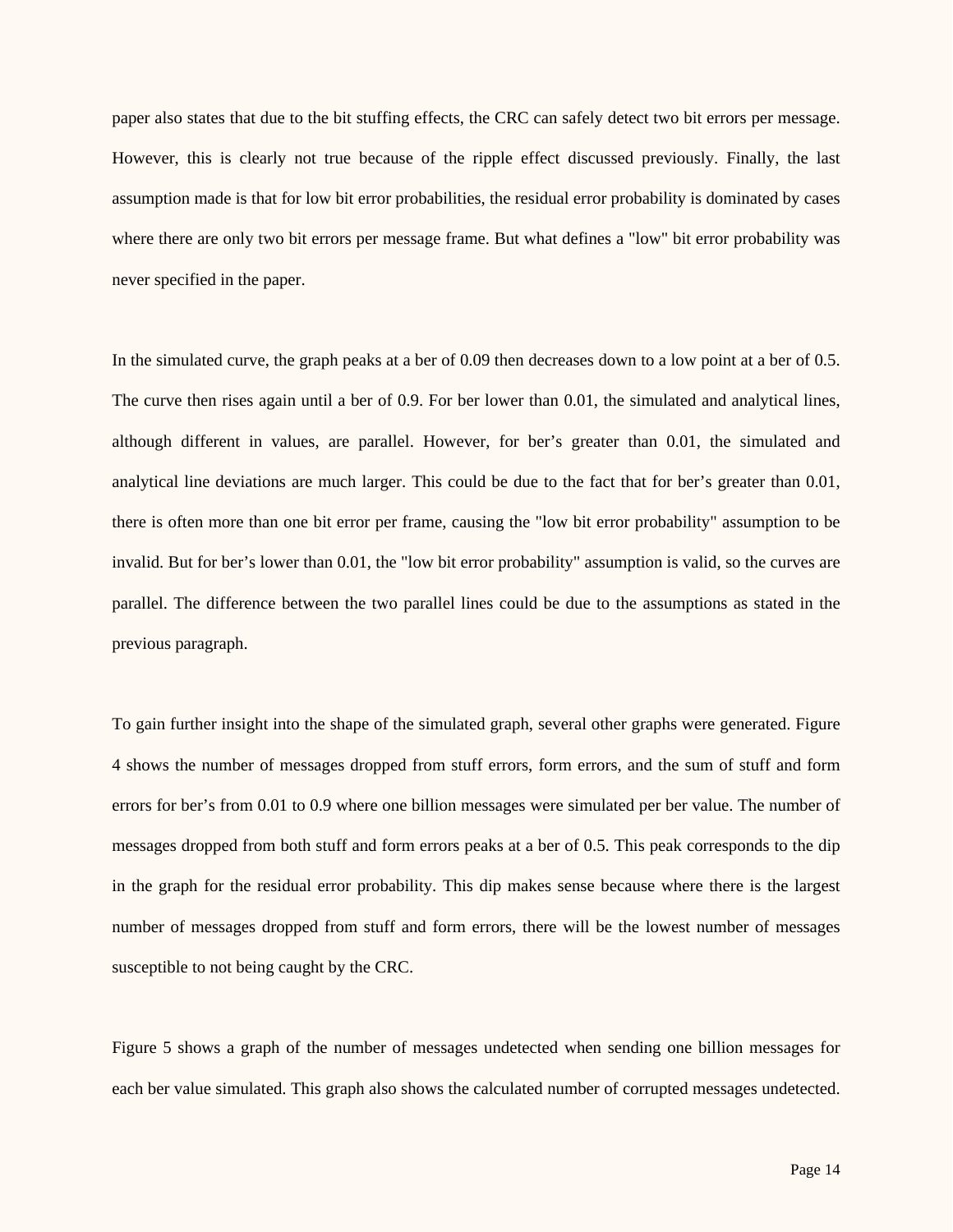The calculated numbers are generated by taking one billion and subtracting the number of corrupted messages dropped by stuff and form errors, and then multiplying by  $3 \times 10^{-5}$ . The multiplication by  $3 \times 10^{-5}$  $10^{-5}$  is the fraction of messages undetected by the CRC as the number of corrupted bits increases. Comparing the simulated and calculated curves, the estimation works well for ber's greater than 0.1 and fails for ber's less than 0.1. This is because the 3 x  $10^{-5}$  estimation works well for large number of bit errors and fails for small number of bit errors. This estimation can therefore be used to verify that the values for ber's greater than 0.1 are accurate, which is what is seen in Figure 5.



*Figure 4: Simulation: number of messages dropped due to stuff and form errors (1 billion corrupted messages sent per ber)*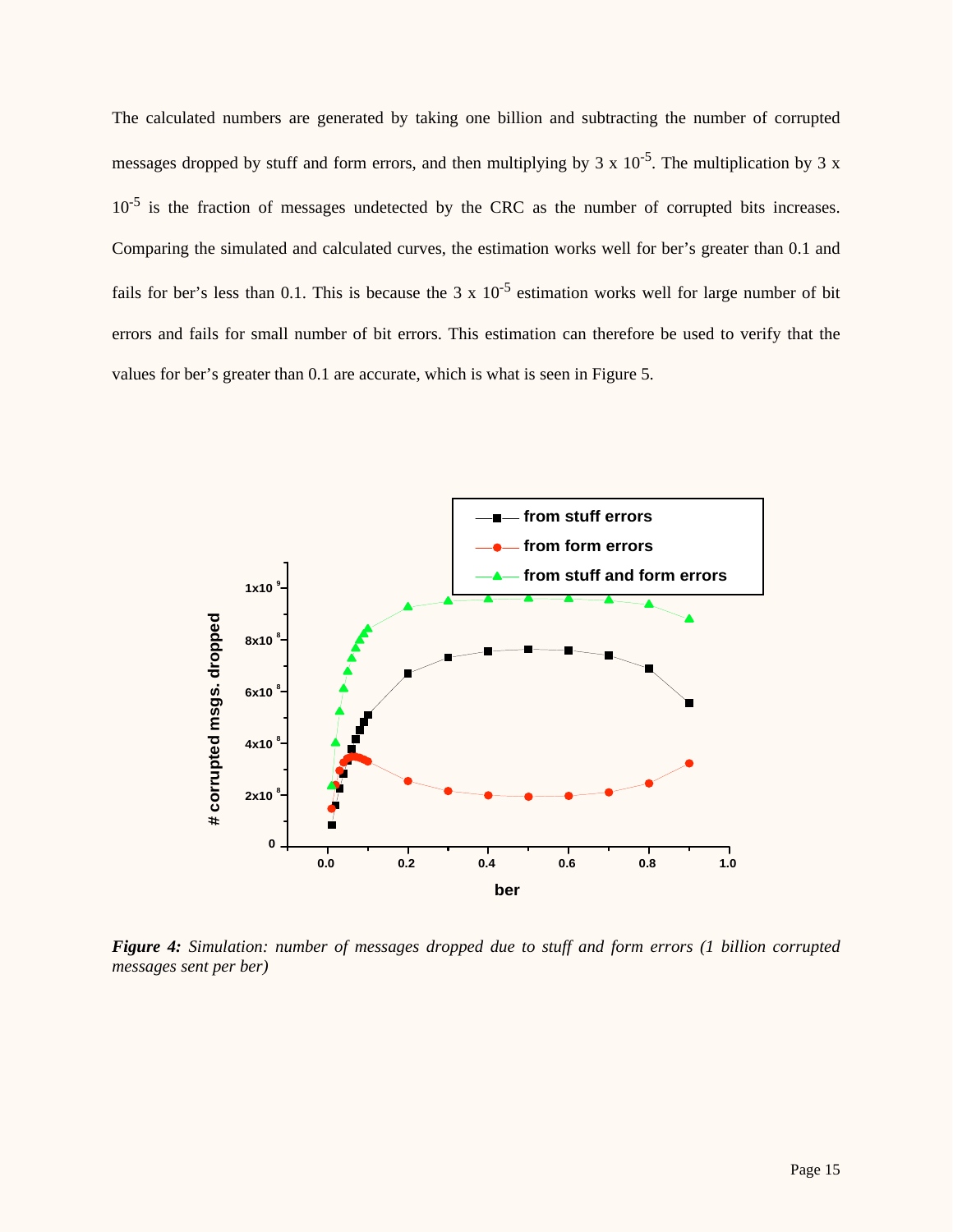

*Figure 5: Simulation: undetected messages vs. ber (1 billion corrupted messages sent per ber)*

## **VI. Simulation Results and Analysis**

We ran several sets of simulation experiments to understand CAN multi-bit error detection failure rates. These experiments first quantify the magnitude of the problem of messages slipping past the CRC, then explore the effects of bit stuffing and CRC in isolation as they contribute to the overall CAN error detection capabilities.

#### **A. Results For Randomly Corrupted Bits**

The CAN specification states that all messages with fewer than 6 corrupted bits will always be detected and messages with 6 or more corrupted bits will be detected with a given probability, but this did not correspond with simulation results. Figure 6 show the ratio of undetected corrupted messages found when simulating CAN message transmissions having various numbers of corrupted bits. For each data point in Figure 6, 250 million message transmissions were simulated, each with a given number of randomly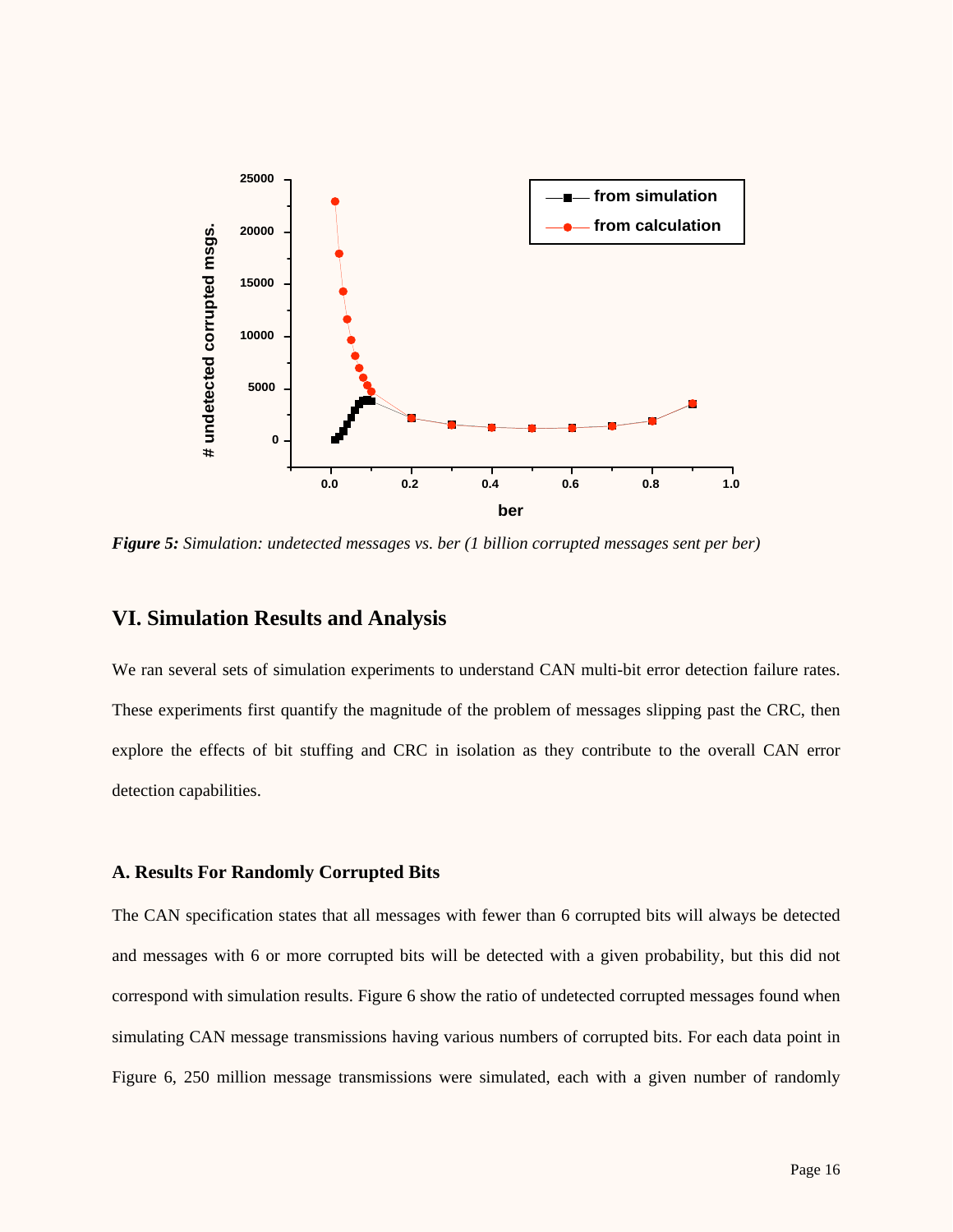selected bits being flipped to an opposite value from the correct value (this included stuffing bits and all fields within a CAN message being subject to corruption). For example, in Figure 6 the data point for 4 bits flipped indicate the probability of a message being accepted as valid given that 4 distinct and independent bit errors have occurred in that message.



*Figure 6: Simulated performance of CAN compared to CAN specifications*

### **A.1. Full CAN Error Checking**

For messages with fewer than 6 corrupted bits, it is evident from the data in Figure 6 that CAN does not detect all corrupted messages as specified. For example, with only 2 flipped bits, 32 of 250 million corrupted messages would have been undetected by CAN, yielding a detection failure rate of 1.25 x  $10^{-7}$ rather than the specified failure rate of zero. This is due to the interactions of bit stuffing with CRC error detection as discussed above. The number of messages that slip by the CRC decreases with an increasing number of corrupted bits (rather than increasing as one might expect, and as is implied by the CAN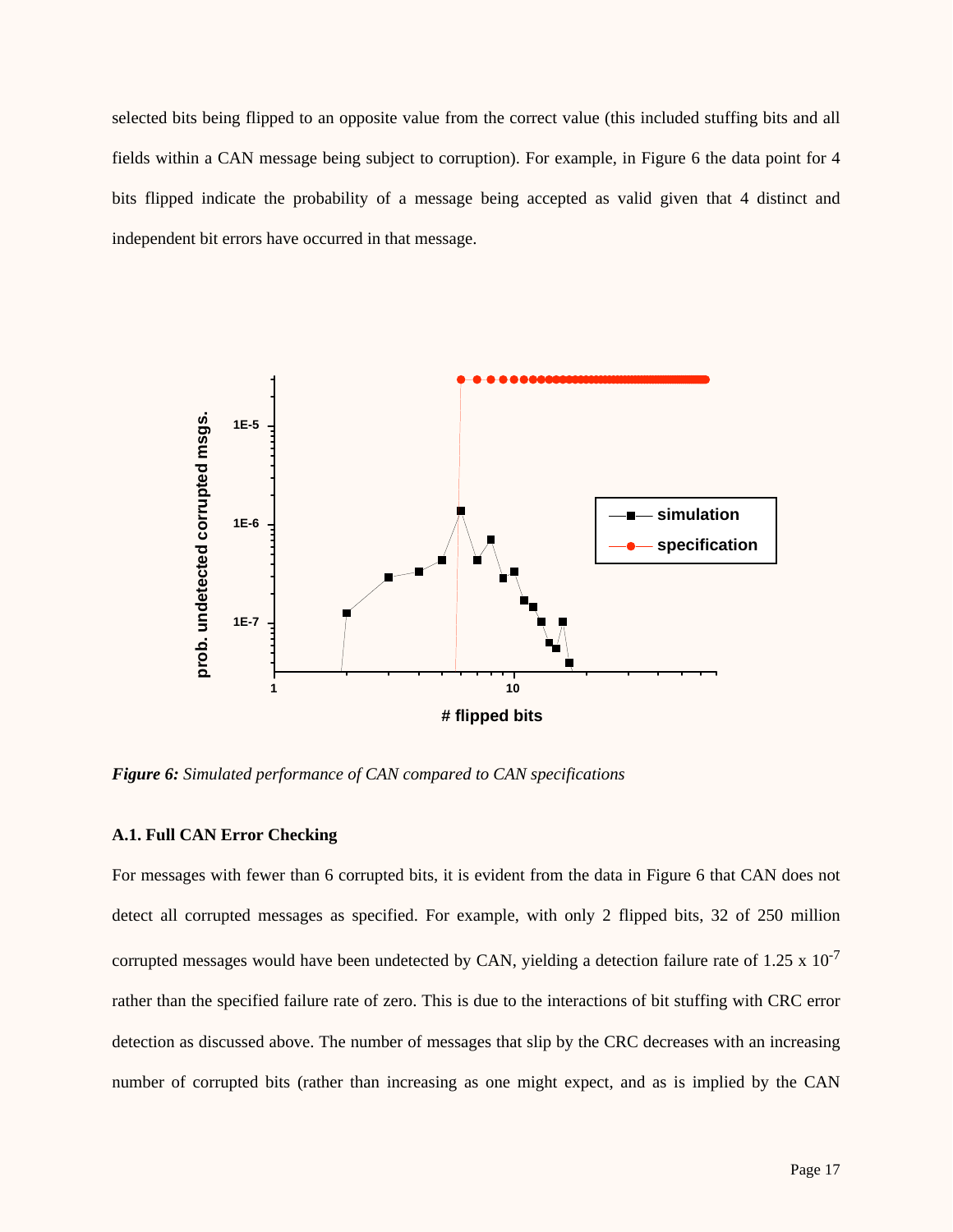specification) because of the increased probability that the message will cause a stuff error or form error. For large numbers of flipped bits the ratio of corrupted messages that go undetected actually drops to almost zero because a very large percentage of the corrupted messages are detected by the stuff and form error detection. These findings differ significantly from the CAN specification also shown in Figure 6 that messages with fewer than 6 corrupted bits have a zero failure rate and that messages with higher levels of corrupted bits have a higher failure rate of  $3 \times 10^{-5}$ .

#### **A.2. CRC-only Error Checking**

Even in light of the double-bit error failure mode discussed above, it was surprising that the CAN implementation is both worse for small numbers of bit errors and better for large numbers of bit errors than stated by the CAN specification. Thus, separate simulations were run to understand the relative contributions of CRC error detection, form error detection, and bit destuffing error detection. The simulations were run under the same conditions as Figure 6, but with various error detection mechanisms disabled.

When a CAN message is corrupted, there are several checks that can detect the corruption and drop the message. The maximum length of data for a CAN message is 8 bytes, so any corruption that generates a message with greater than 8 bytes of data will be dropped. The message can also be caught by either a stuff error or form error check. Any message not caught by these checks will fall through to the CRC check. The higher line in Figure 7 shows the probability of a message undetected using the calculated method as follows. The total number of messages dropped by data length error, stuff error, and form error were subtracted from 250 million. This result is then multiplied by 3 x  $10^{-5}$  to yield the line shown in Figure 7. The fraction 3 x  $10^{-5}$  comes from the average probability that a message will not be detected by the CRC. As seen from Figure 7, the calculated values and simulated values converges as the number of flipped bits increases. This is because the average CRC probability is only valid for large number of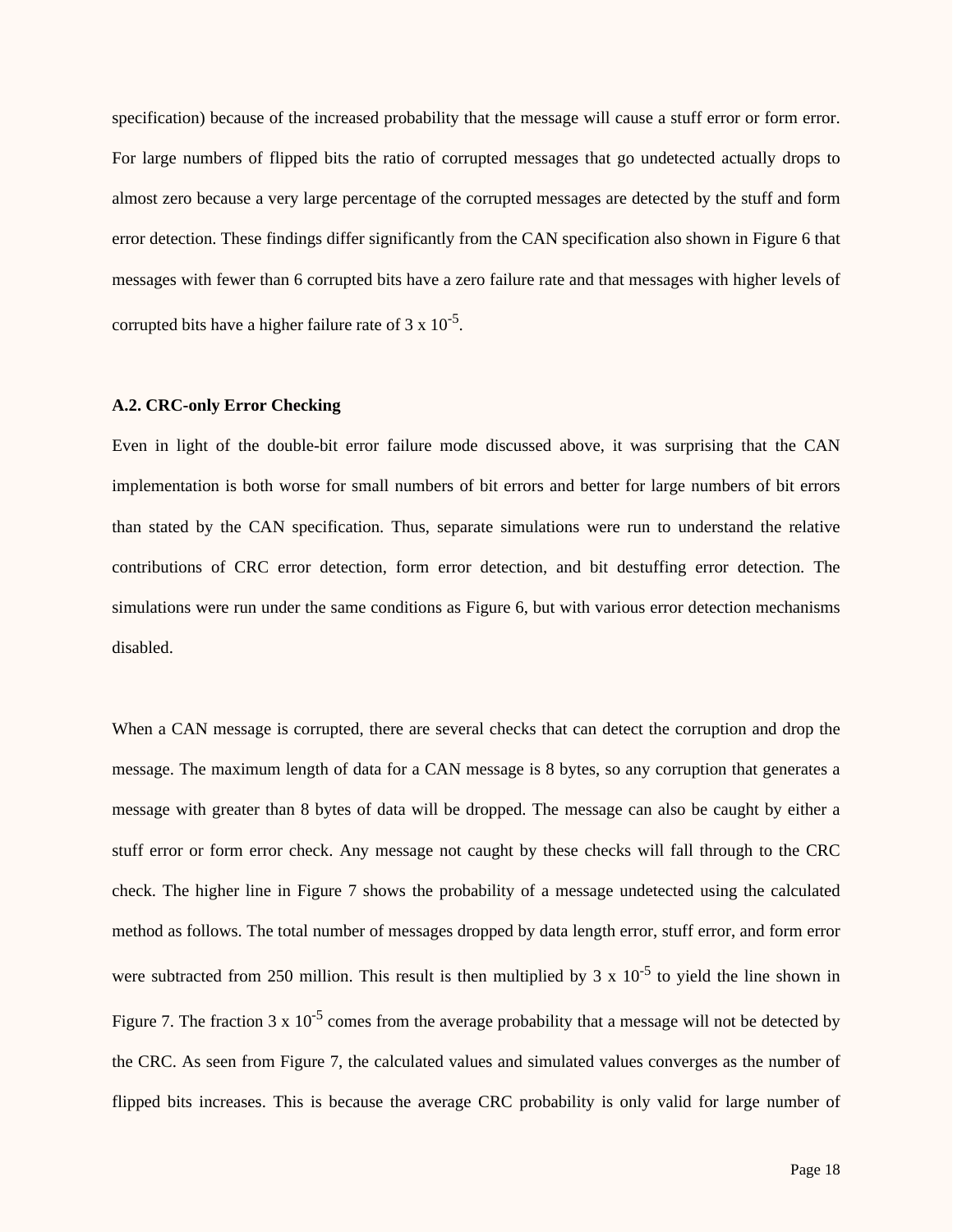flipped bits and not for small number of flipped bits (as shown in Figure 6).



*Figure 7: Comparison of simulated and calculated probability of undetected messages*

Figure 8 shows the probability of a message passing undetected when only the CRC check is implemented for 2 cases. The first case illustrates results when running the CAN simulation with unstuffed messages and only flipping bits before the CRC field, but certain CAN features are not implemented. These features not implemented are: the SOF bit is always correct, the message cannot be interpreted as being extended format, the message can only be interpreted as having 8 data bytes, and the message cannot be interpreted as a remote frame. The second case illustrates results when running the CAN simulation with unstuffed messages and only flipping bits before the CRC field, with all other CAN features implemented. For the first case, any configuration with an odd number of bit errors is always detected (as one would expect from a well-constructed CRC having the term  $(x+1)$  as a polynomial factor). With CRC-only, even numbers of bit errors slip past at a rate of approximately 6.0 x  $10^{-5}$ , which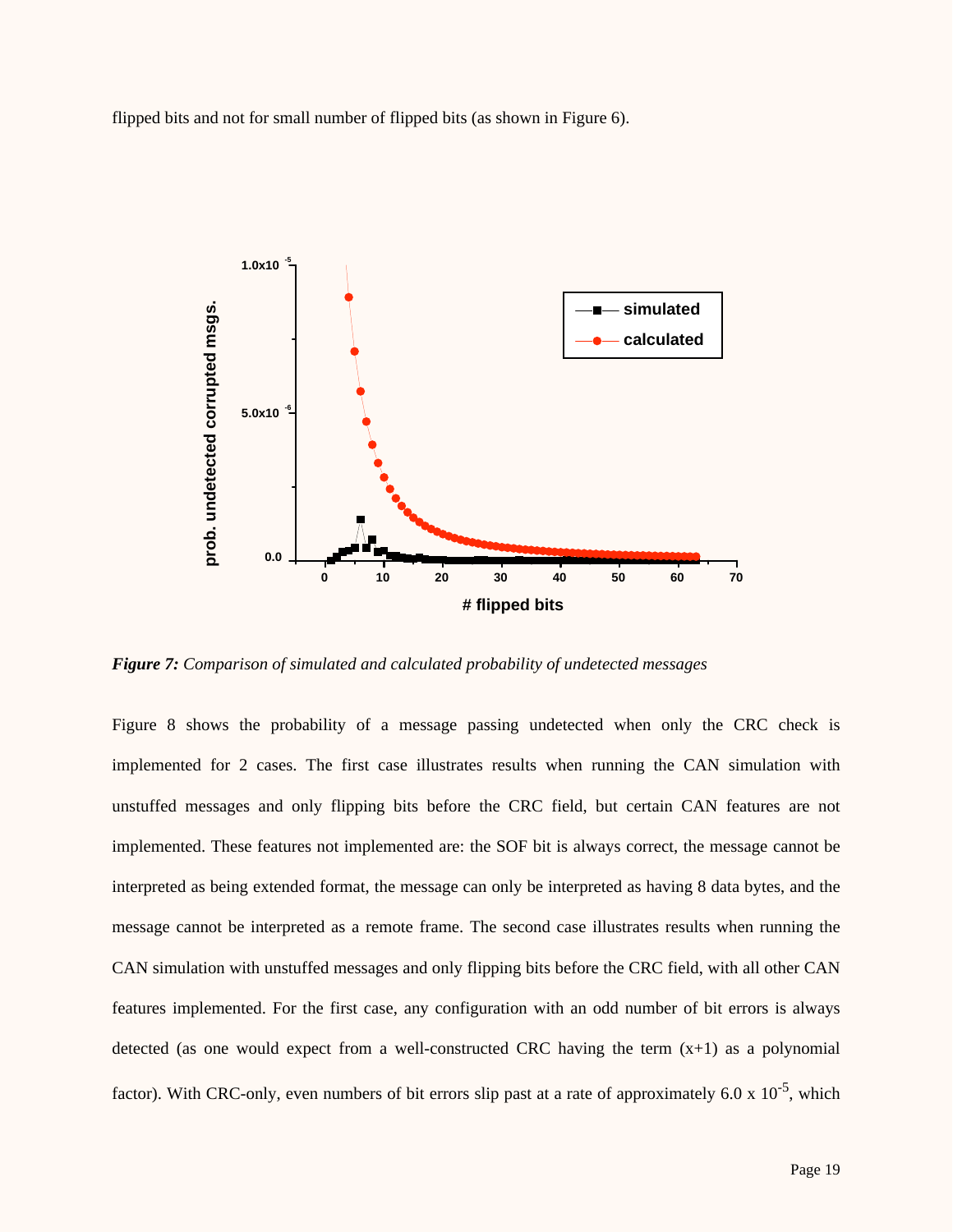is twice the specified CAN rate of  $3 \times 10^{-5}$ . Thus it would appear that the CAN specification for 6 or more bit errors is an average for CRC-only detection that does not take into account the CRC's ability to detect all odd numbers of bit errors as well as does not take into account form errors and bit stuffing effects.



*Figure 8: Probability of undetected corrupted messages under the assumptions of case 1 and case 2. Case 1: Sending unstuffed messages and only flipping bits before the CRC field, but certain CAN features are not implemented. Unimplemented features are: the SOF bit is always correct, the message cannot be interpreted as being extended format, the message can only be interpreted as having 8 data bytes, and the message cannot be interpreted as a remote frame. Case 2: Sending unstuffed messages and only flipping bits before the CRC field, with all other CAN features implemented.*

In the second case, the numbers still do not match the CAN specification. However, this line does give us insights into the performance of CAN. This line shows that all corrupted messages with less than 6 bit errors per message are detected by CAN, confirming that bit stuffing is working to undermine CRC effectiveness (and behaving in accordance with the CAN specification). For number of flipped bits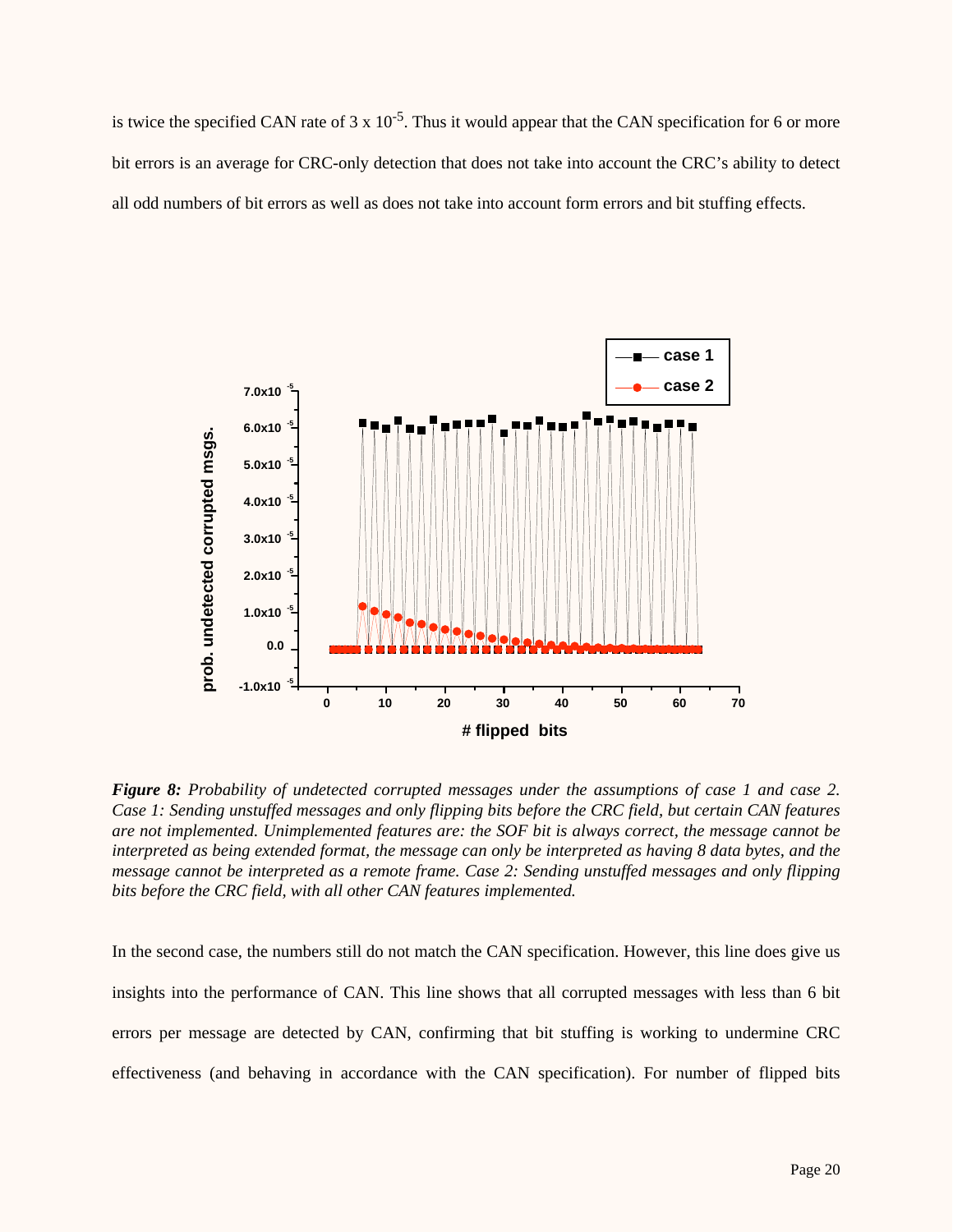greater than 5, practically all messages with an odd number of flipped bits are detected and messages with an even number of flipped bits are not necessarily detected. This line can be used to explain the performance of the full CAN error checking case. There is a big jump in the probability of undetected messages from 5 to 6 flipped bits due to the decreased effectiveness of the CRC check for cases with greater than 5 flipped bits. The spikes at even numbers of flipped bits is in accordance with the CRC effectively catching an even number of bit errors. Finally, for cases with an even number of flipped bits, the probability of undetected messages decreases for increasing bit flips because more messages are being caught by format error checks and form error checks.

#### **A.3. Verification of Results**

Beyond digging for reasonable explanations for behaviors observed in Figures 6, 7, and 8, we were able to perform limited verification of independent bit error results. The verification was performed for the double-bit error case because this would be the most probable multi-bit error scenario in practice. We ran a long simulation of CRC and bit stuffing to make sure we were getting representative results in the preceding set of simulations that varied the number of corrupted bits.

Software testing was performed on the simulation code. Each subroutine was individually tested with test cases to cover the range of possible input values. Additionally, output values of the bit stuffing subroutine were used as input values of the bit unstuffing subroutine to verify that the same original result was obtained. The CRC function was verified by comparing 2 different algorithms obtained from different sources. Other subroutines were verified with hand calculated results. In addition, a code walkthrough was performed on all key portions of the simulation. Verification by physical hardware fault injection was not done due to lack of a budget for a hardware injection tool (although hand comparison of stuffed message formats and CRC values was performed using a logic analyzer for several messages).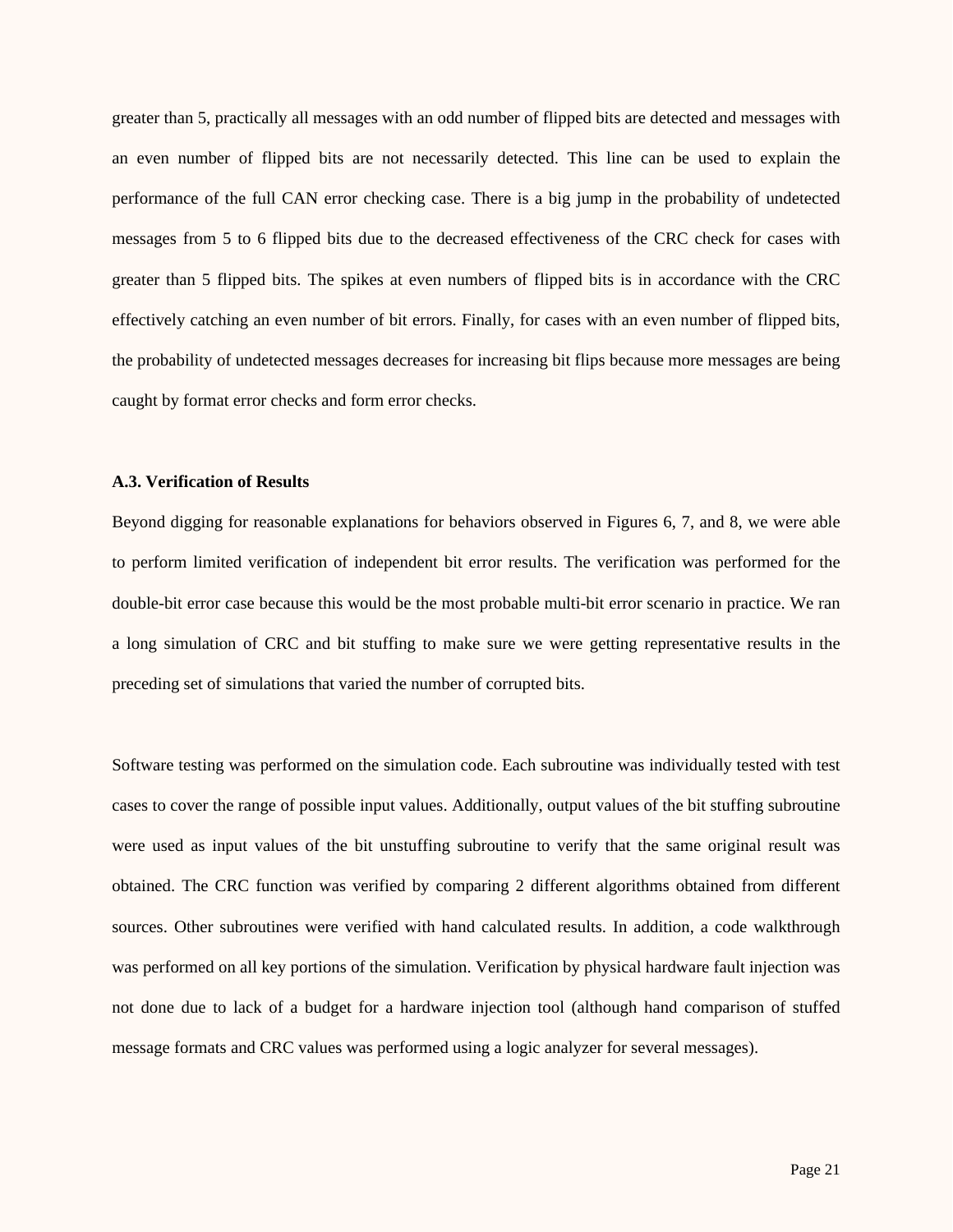Analysis was performed as a "sanity check." To make the analytic verification tractable, we used a set of simplified approaches to build suggestive evidence that the results were correct. The verification was also performed taking into consideration the 4 assumptions in the previous section which are, once again, that the SOF bit is always correct, the CAN message is only in standard format, the CAN message always has 8 bytes of data, and the CAN message cannot be interpreted as a remote frame by the receiver. Using these assumptions, in an extended simulation of 10 billion double-bit error messages, 5010 messages were undetected, yielding the fraction of undetected messages to be  $5.00 \times 10^{-7}$ . As discussed previously, when a message has 2 flipped bits, certain bit patterns cause a stuffed bit to look like a data bit and vice versa. The problem is to determine for how many cases this would happen. If we can calculate this value, then we can compute the probability of a corrupted message slipping past the CRC. Several simplifications were made to aid in the analysis. First, we are assuming that only the 83 data and message ID bits before the CRC can be corrupted (taking the CRC into consideration would significantly increase the complexity of the problem). Second, 83 bits was used as a length value without including message lengthening that would take place with bit stuffing without significant loss of generality for the calculation.

In order for a stuffed bit to look like a data bit and vice versa, the patterns in Figure 9 need to occur at 2 locations in the original message. Each set of pattern consists of 6 bits so we group them together and designate them Group A and Group B. For a failure to occur, a pattern from Group A must be followed by a pattern from Group B. The first step is to determine the total number of possible locations for A and B. For example, keeping a window size between groups A and B in Figure 9 constant at 2 bits, there are 4  $x 5 x 69$  different locations. (where 83 - 12 - 2 = 69). Keeping the window size constant at 3, there are 4 x 5 x 68 different locations. A pattern develops until a window size of 71 (at which point bits from Group B overflow the message length), where there are 4 x 5 x 1 different locations.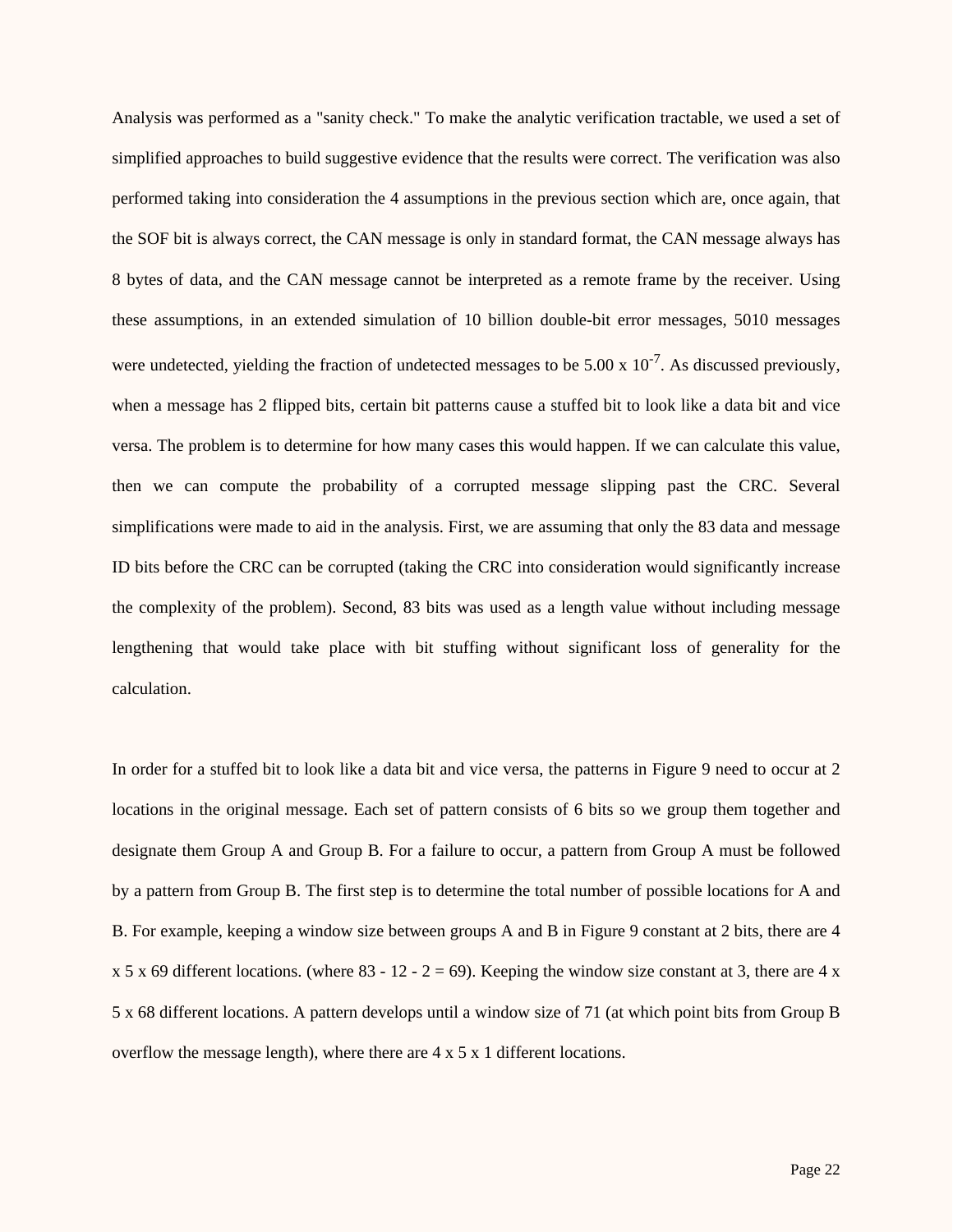Next we need to determine how many different corruption patterns might be undetected by the CRC. As stated previously, with two corrupted bits in a particular location, intervening bits appear to be shifted by one bit position, and bit value transitions will produce apparently corrupted bits. So the key is to determine the total number of transitions or bit change for each window size. Summing for each window size the total number of transitions greater than 2 and knowing the total number of locations from above gives enough information to determine the probability of messages that may be corrupted compared to a total number possible messages of  $2^{83}$ . The following equations yields this value.

- Let  $p =$  probability of message undetected for 2 corrupted bits
- Let  $i =$  window size
- Let  $t =$  number of patterns for window size i which has greater than 1 transition

Simplified Approximation:

$$
p = \frac{\left(\sum_{i=1}^{69} 4 \cdot 5 \cdot i \cdot t\right)}{(2^{83} \cdot 2^{15})}
$$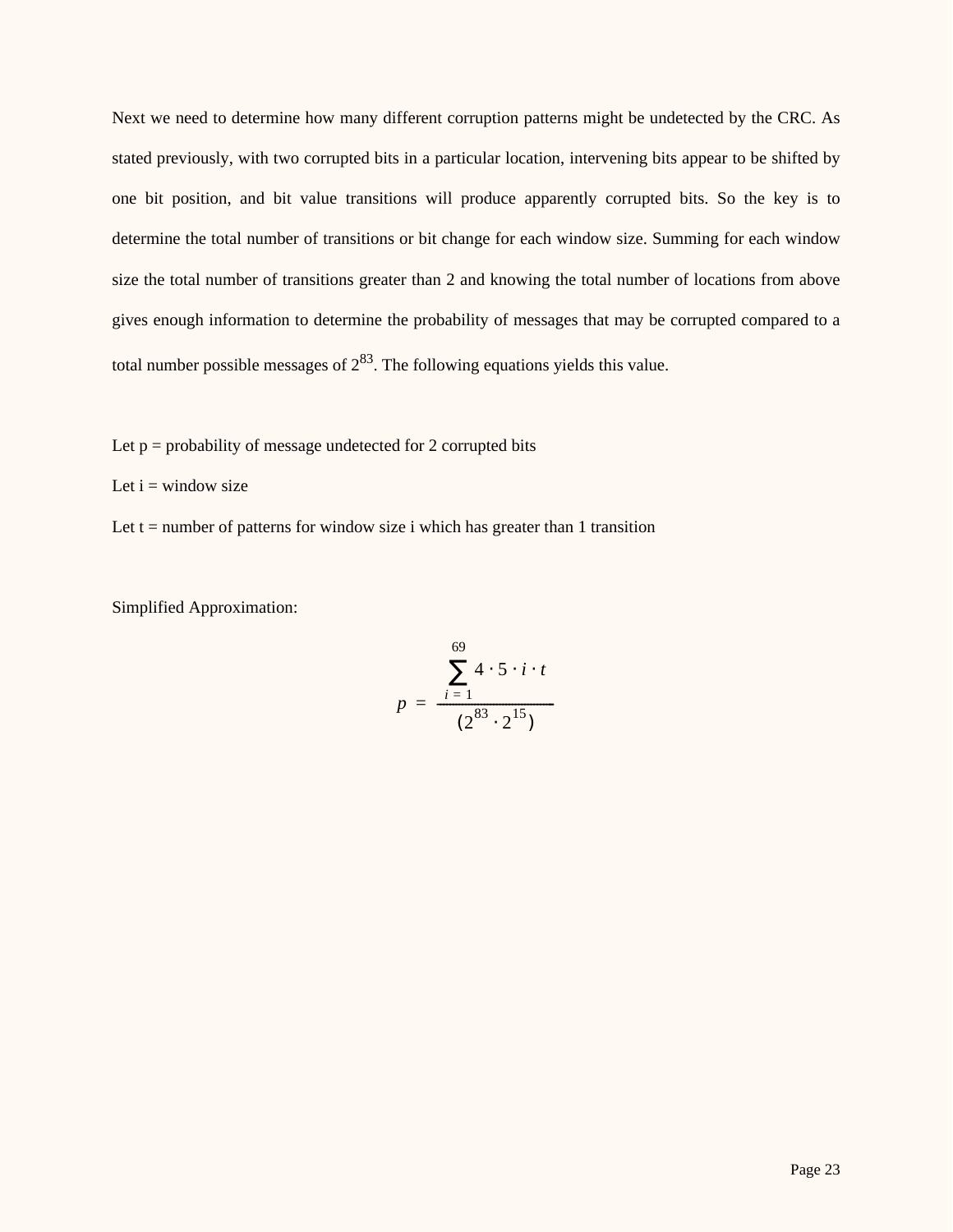

**Positions of Group A and Group B varies**

*Figure 9: Bit stuffing problem*

Since the analytical probability does not exactly match the simulated probability, we ran a simplified simulation result to determine if the values would converge. We simulated 6 billion stuffed messages with 2 corrupted bits picked from the first 83 bits after stuffing. However, to our surprise the result was further from the analytic result than the original simulation results. A resulting insight was that when any of the bits in the message can be flipped, some of the corrupted messages will be caught by the form error and stuffing error checks. But when we are only able to corrupt any of the first 83 bits, then the probability of corrupted messages being undetected increases because none of them will be caught by the other checks. Other analytic attempts also failed to get us any closer to our simulated results because of the complexity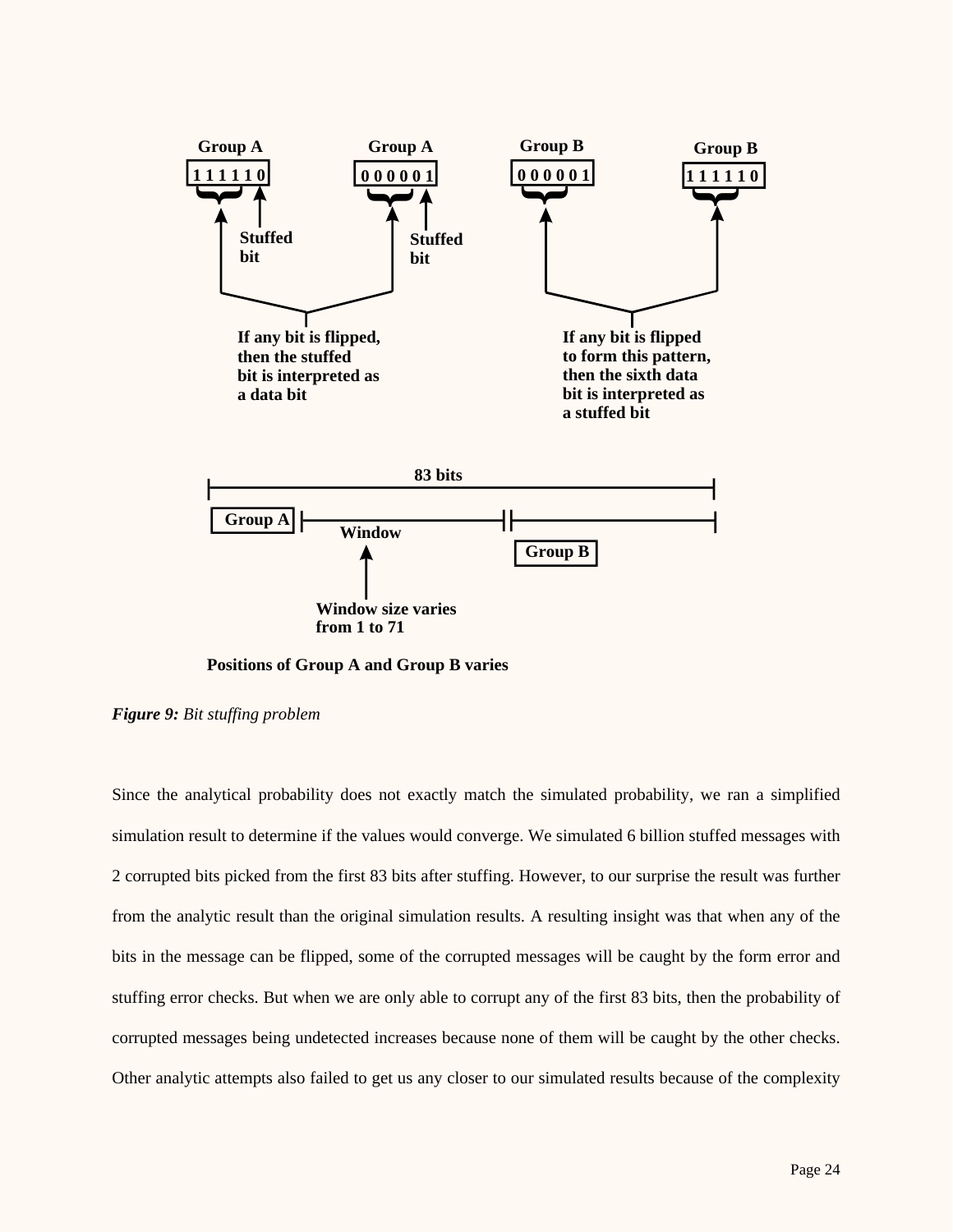of interactions among form error checking, stuffing error checking, and CRC error checking. In the end we seemed to have re-learned a lesson that characterizing the results of undetected errors for a CRC usually cannot be determined exactly, but can only be bounded from below [Wells 99]. Eventually taking this hint, we can compute a lower bound on the probability of undetected errors as  $3.0 \times 10^{-7}$  from equation 1, which in fact is below the simulated probability of  $5.0 \times 10^{-7}$ .

#### **B. Burst Errors**

Further simulations were performed to measure behavior in the presence of burst errors, which can be caused in real systems from components such as electric motors that have electromagnetic fields with time constants as long as several bit times. Similar to our work with independent bit errors, we performed simulations and attempted analysis.

Surprisingly, the first problem encountered was that there does not appear to be an agreement as to the definition of exactly what constitutes a burst error! The CAN specification simply uses the term without definition. Furthermore, an attempt to pin down the definition for simulation purposes revealed that the definition of burst error differs between mathematical texts and engineering practice. The engineering definition is that a burst error appears as a series of consecutive ones or zeros injected into the message (corresponding to a long voltage spike induced in a baseband communication network, or, more loosely, a transient stuck-at condition on the network). This definition is supported by one reference that states that a burst error occurs when many bits are damaged due to a brief power surge or static electricity [Shay 99] and our industry experience. However, the mathematical definition defines burst errors as a number of consecutive bits that are flipped. This seems to be supported by another reference that states that burst errors are characterized by a pattern of flipped bits having an initial 1, a mixture of 0s and 1s, and a final 1, with all other bits being 0. [Tanenbaum 96] While certainly a series of flipped bits can occur from a noise source, it seems improbable that a noise phenomenon would get lucky enough to flip a set of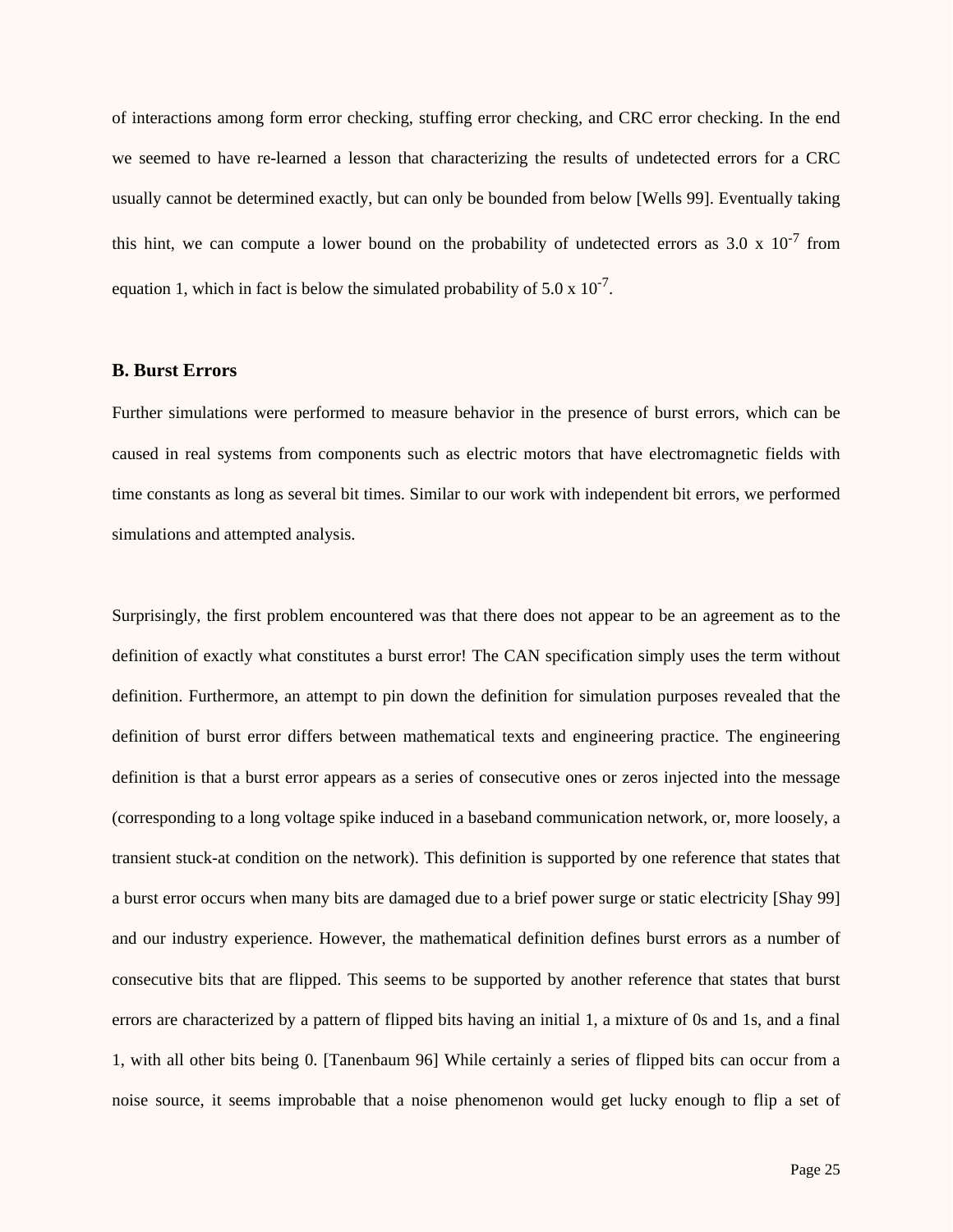sequential bits in just the right way to complement their somewhat arbitrary data pattern. No doubt the mathematical definition makes analysis simpler, but it would stand to reason that a stuck-at model more closely approximates what happens in the real world. (For truly random noise sources instead of voltage spikes, one would expect to actually get a cluster of concentrated but separated bit errors depending on whether the noise source gets lucky or unlucky in forcing a bit to its original value or not but that debate is beyond the scope of this paper.)

According to the CAN specifications, burst errors up to a length of 15 are detected in any message (using the CRC given in the specifications). This turns out to be a true statement, but possibly not for reasons one might expect. For the mathematical definition of burst errors and a CRC-only system, the specified behavior is what one would expect and was confirmed via simulation (in fact a greater than expected/ specified number of 16-bit and greater burst errors were caught because of form errors).

Using the engineering definition of burst errors, the CRC alone would not catch a significant number of burst errors below the length of 15. This is because a stuck-at burst error model is very likely to force some subset of the burst error field to correct data values, changing the effect of a burst error into clusters of some bits flipped and other bits not flipped. When the total number of bits flipped in this manner is more than 5, the CRC would be partially ineffective. However (fortunately for CAN), destuffing error detection is guaranteed to detect all burst errors of this type of length 6 bits or greater. Thus, for the engineering definition of burst errors, CAN detects all burst errors, not just burst errors of length 15 or less.

#### **C. Implications of the Results**

We will now examine the CAN failure mode in the context of a fleet of automobiles in the real world. As stated earlier in the paper, the probability that a message with 2 flipped bits will go undetected is 1.29 x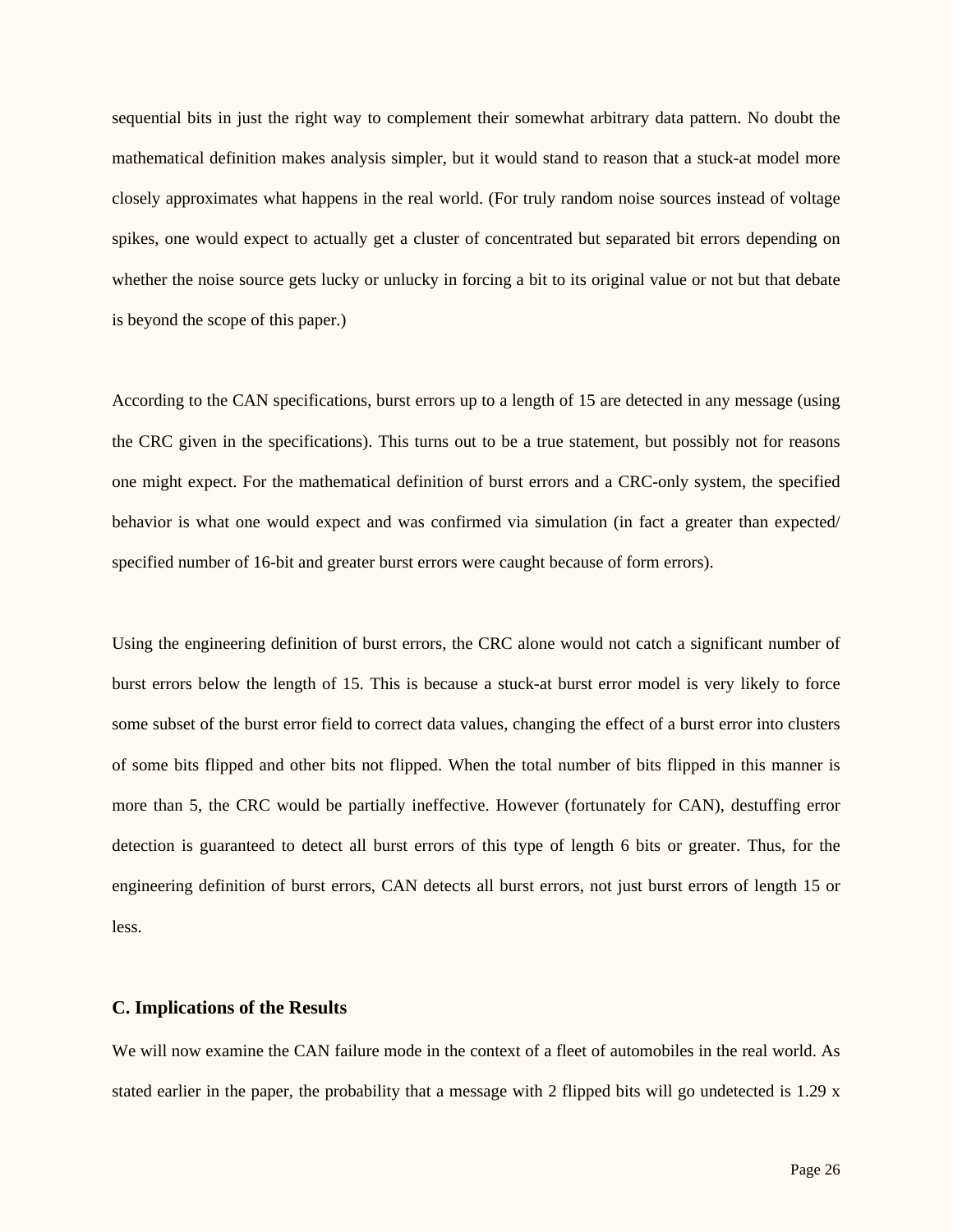$10^{-7}$ . Although this probability is small, the number will be magnified by the size of the vehicle fleet. For example, in round numbers there are probably approximately 200 million ground vehicles in the U.S. and 2.469 trillion vehicle miles [Koopman 98] traveled per year at an average speed of approximately 30 miles per hour. Assume that there is one safety-critical CAN bus in each vehicle operating at 50% utilization, or 500 kbps total utilization, and that each message is 117 bits in length including bit stuffing. In one year, this works out to an accumulated operating period of 2.96 x  $10^{14}$  seconds traveled. At 500 kbps this is a total of 1.48 x  $10^{20}$  bits per year or 1.27 x  $10^{18}$  messages per year subject to corruption. Based on these assumptions, Table 1 and Figure 10 shows the frequency at which undetected corrupted messages are sent at different ber values. If it were desired that undetected corrupted messages were to occur less frequently than once per year for the vehicle fleet, the ber would need to be better than  $1 \times 10^{-6}$ . To obtain the equivalent incident rate as an extremely improbable aerospace failure of once every 73 years, the ber would have to be below approximately 1 x  $10^{-9}$ . However, it is known that typical ber for a copper cable is on the order of 1 x  $10^{-6}$  or 1 x  $10^{-7}$ . [Peterson 96] This number is generally only valid for a general-purpose computer-grade network, so the performance for a network in a noisy environment is likely to be considerably worse. Therefore, it seems likely from this example that the vulnerability in CAN could cause potential problems in a fleet of vehicles unless corrective measures are taken in the form of improved noise resistance or better error detection capabilities.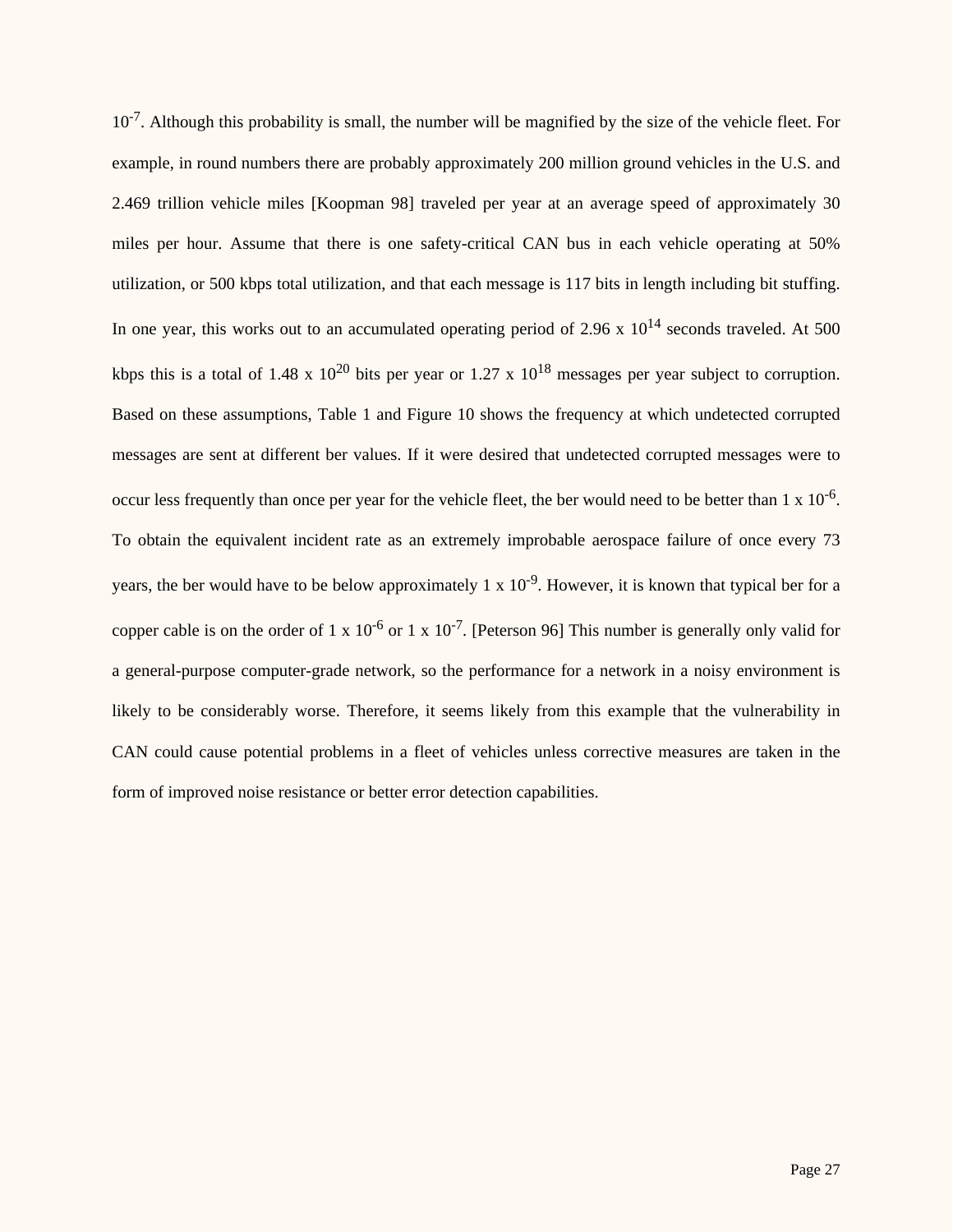

*Figure 10: # corrupted messages sent/year vs. ber for a fleet of 200 million vehicles traveling for 2.469 trillion miles per year at 30mph.*

| ber             | # undetected corrupted messages |
|-----------------|---------------------------------|
| $1 \times 10-4$ | $21.8$ msgs/hr                  |

1 x 10-5 5.2 msgs/day

1 x 10-6 0.05 msgs/day

*Table 1: Frequency of undetected corrupted messages at varying bit error rates for a fleet of 200 million vehicles traveling for 2.469 trillion miles per year at 30mph.*

# **VII. Potential Solutions**

There are several ways, both in software and hardware, to improve the error detection capability of a CAN system. Software is obviously easier and cheaper, and one very simple way to improve CAN is to perform additional error checks on top of the ones that are currently in CAN.

One way to improve CAN error detection is to use the last data byte or two in the data field to compute an additional CRC or checksum on the message. Using two bytes to compute an additional 16 bit CRC, all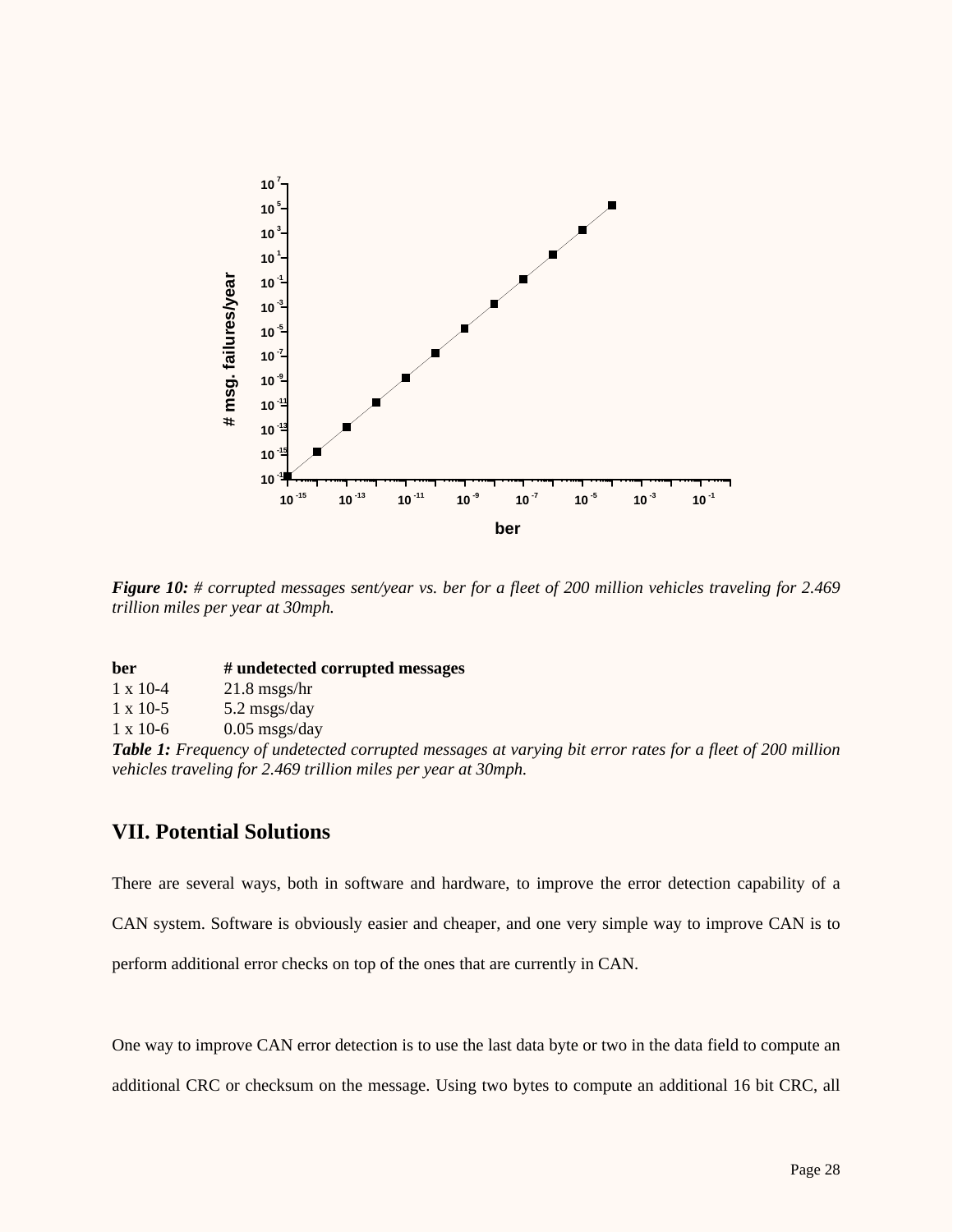corrupted messages were detected by the CAN simulation. Unfortunately, this costs 25% of the data payload of a CAN message, and is likely to be too expensive for real applications. Figure 11 shows the results of implementing three different ways to improve CAN error detection using only one byte of the data field.

Figure 11 shows that adding an 8-bit CRC only results in a very slight decrease in corrupted messages slipping past both the 15-bit CRC and this new 8-bit CRC (in general one could say that slightly extending a weak technique already in use is not the most effective approach). However, performing an computationally less expensive checksum operation improves the error detection of messages slipping past the CAN CRC by 2 orders of magnitude. This performance improvement is probably due to the different mathematical basis of a checksum operation, and an apparently greater ability to detect clustered bit errors. A Logitudinal Redundancy Code (LRC a bit-wise XOR of the message) was also tried because it has a cheaper hardware implementation than an adder. The 8-bit LRC was better than an 8-bit CRC but not quite as good as an 8-bit checksum. Performing an additional check results in dramatic improvement if the bit error rate is moderate and a 1-byte loss in data payload is acceptable to the application. If the application requires an extremely robust network protocol that cannot tolerate any corrupted messages passing through, then a 16-bit additional error detection code will probably be required.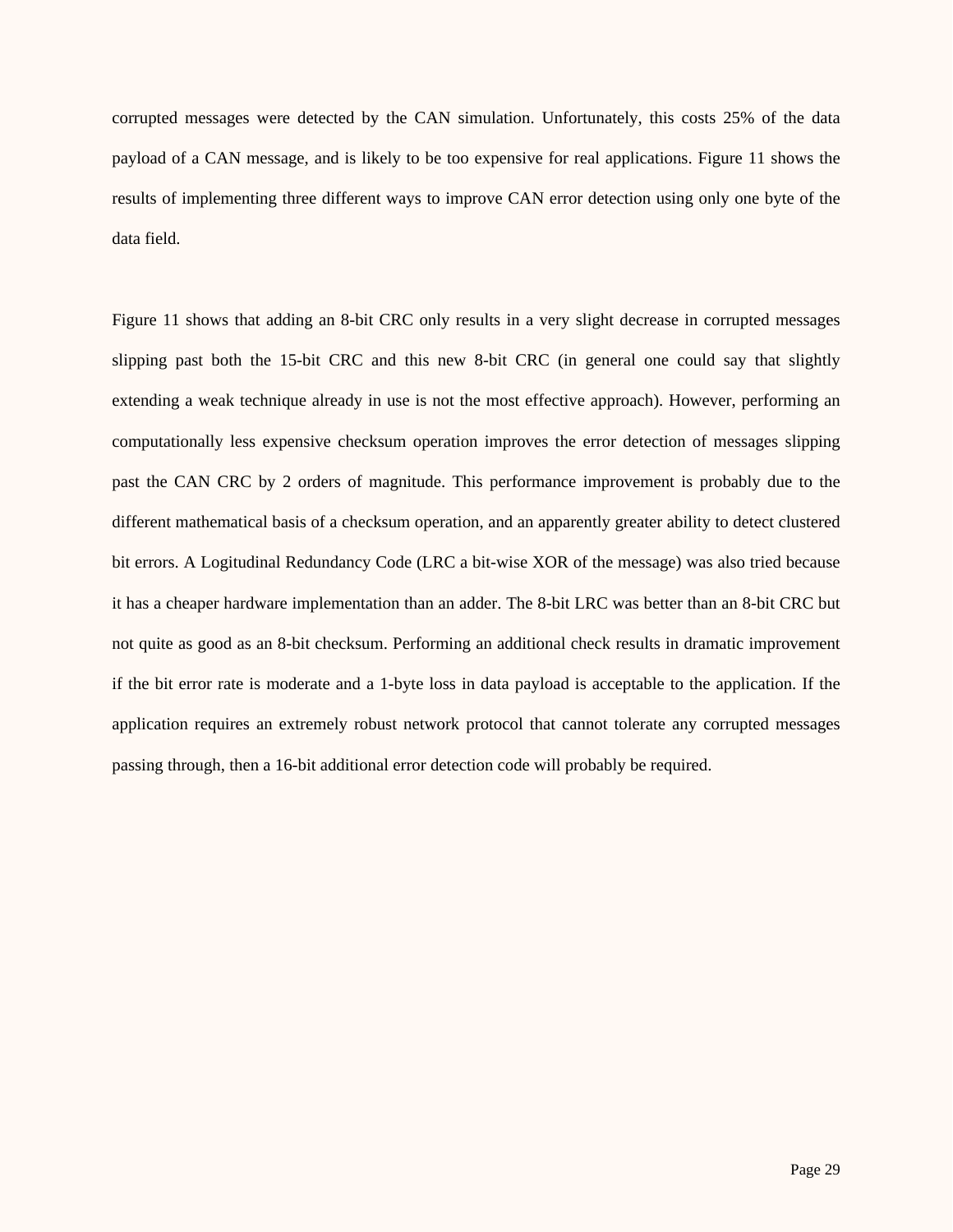

*Figure 11: Improvement of undetected error rate by putting an 8-bit additional error detection code in the message data field.*

In addition to a software solution, there is also a potential hardware solution. A modified version of the CAN protocol could compute the CRC *after* bit stuffing is performed instead of before bit stuffing. This would eliminate the possibility that a stuffed bit looked like a message bit and vice versa. This approach was simulated and resulted in no 2-bit corrupted messages passing the CRC, as one would expect. There is a minor complication in that the message format must be adjusted to ensure that the CRC field does not itself need bit stuffing. This solution would obviously not be compatible with current CAN hardware, but is a plausible candidate for some new, future CAN standard or enhanced operating mode for near-term CAN chips being used in proprietary applications.

## **VIII. Conclusions**

Even though the Controller Area Network protocol is specifically designed for critical automotive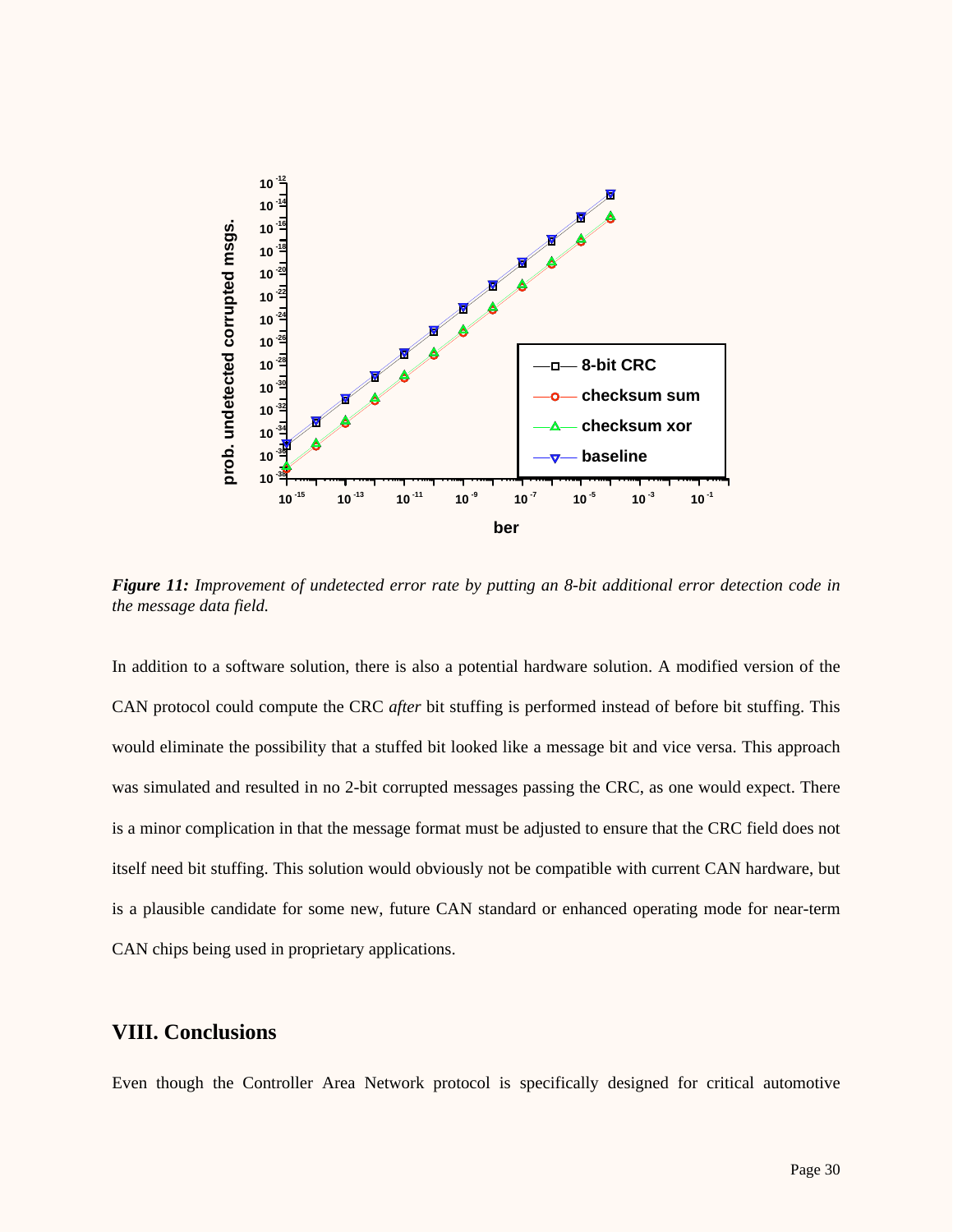applications, there is a vulnerability to undetected multi-bit data errors. While the probability of encountering these errors in prototype installations is low (so they will probably not be seen in the lab except under extremely noisy electrical conditions), they appear very likely to happen in full-size deployed fleets. Under a set of assumptions representative of a possible future national automotive fleet, it was found that bit error rates must be reduced to  $10^{-8}$  or  $10^{-9}$  to essentially eliminate the problem, which is significantly below the usual bit error rate of  $10^{-6}$  or  $10^{-7}$  for typical copper-based computer networks, and even further below the elevated bit error rates likely to be seen in a vehicular network. Fortunately, there are some near-term software fixes involving adding an extra check byte to the data message that may help in some situations. Further, a relatively straightforward change to the CAN protocol to compute the CRC after bit stuffing instead of before bit stuffing would completely eliminate the problem if adopted in some future incarnation of the CAN standard.

Beyond the specific simulation results presented here, there are some higher level issues that should be noted. One is that error detection cannot be designed layer-by-layer in a system or communication protocol in the absence of knowledge about other system layers. In this case bit stuffing undermined CRC effectiveness. In fact, this exact problem might manifest in other networks. For example the HDLC protocol also implements bit stuffing and uses a CRC. While HDLC is generally not used in safetycritical systems, it is certainly possible that it might someday be, or that some new protocol might be invented that also makes this design decision and is in fact used in safety-critical systems. No doubt there are other similar interactions in critical systems that have yet to be discovered because they do not occur frequently enough to be noticed, or are blamed on other causes.

With the current push to use off-the-shelf software and hardware, another high level issue is that even an apparently tried-and-true technology might have safety-critical problems that were not envisioned by the original designers and not found by subsequent users (or even researchers). The research reported herein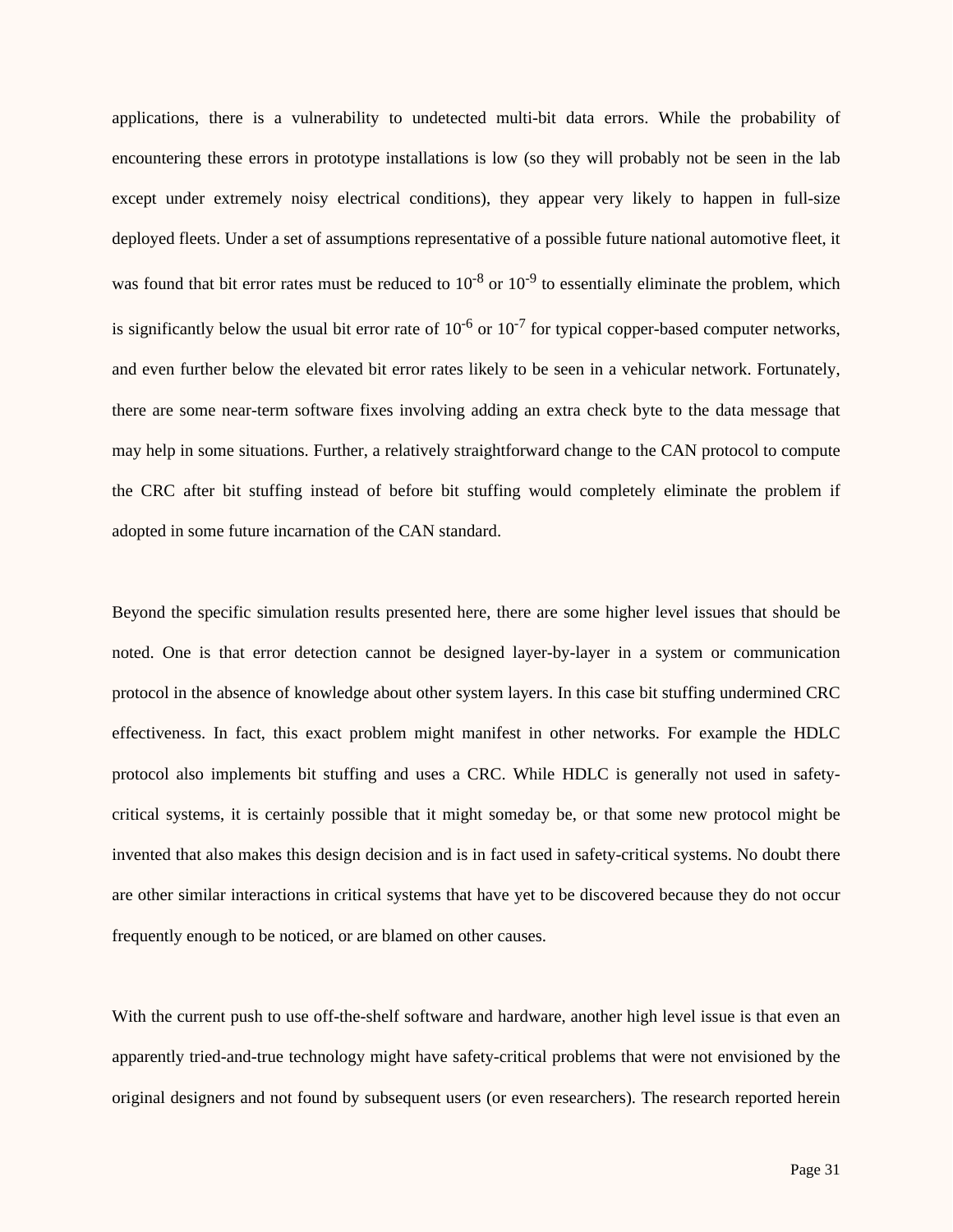was spurred on by a desire to completely understand the safety-critical implications of embedded networks in the context of automated vehicle operation. One unhappy conclusion is that now that we have found one problem and spent significant effort to understand and characterize it, we are daunted by the task of even thinking of where to look for problems next.

## **Acknowledgments**

This work is sponsored by ONR contract N00014-96-1-0202, and by USDOT under Cooperative Agreement Number DTFH61-94-X-00001 as part of the National Automated Highway System Consortium (NAHSC).

# **References**

[Charzinski 94] Joachim Charzinski, "Performance of the Error Detection Mechanisms in CAN," *Proceedings of the 1st International CAN Conference*, Mainz, Germany, September 1994, pp. 1.20-1.29.

[SAE CAN 90] "Controller Area Network (CAN), An In-Vehicle Serial Communication Protocol," *1998 SAE Handbook, Volume 2 Parts and Components*, SAE J1583 MAR90.

[web CAN 98] Controller Area Network, http://www.omegas.co.uk/CAN/, accessed October 19, 1998.

[Dilger 98] Elmar Dilger, Thomas Fuhrer, Bernd Muller, Stefan Poledna, "The X-By-Wire Concept: Time Triggered Information Exchange and Fail Silence Support by New System Services," SAE 98-PC124.

[Gaul 97] Harry W. Gaul, Tom Huettl, Chuck Powers, "Electromagnetic Compatibility of an Experimental Electric Vehicle," *EE Evaluation Engineering*, Vol. 36, No. 2, February 1997, pp. 114-121.

[Koopman 98] Philip Koopman, Eushiuan Tran, Geoff Hendrey, "Toward Middleware Fault Injection for Automotive Networks," Fast Abstract, *28th International Symposium on Fault-Tolerant Computing Systems*, Munich, Germany, June 1998.

[McLaughlin 93] R. T. McLaughlin, "EMC Susceptibility Testing of a CAN Car," SAE 932866.

[Peterson 96] Larry Peterson, Bruce Davie, *Computer Networks: A Systems Approach*, Morgan Kaufmann, San Francisco, 1996.

[Bosch CAN 91] Robert Bosch GmbH, "CAN Specification Version 2.0," September 1991.

[Rufino 98] Jose Rufino, Paulo Verissimo, Guilherme Arroz, Carlos Almeida, Luis Rodrigues, "Fault-Tol-